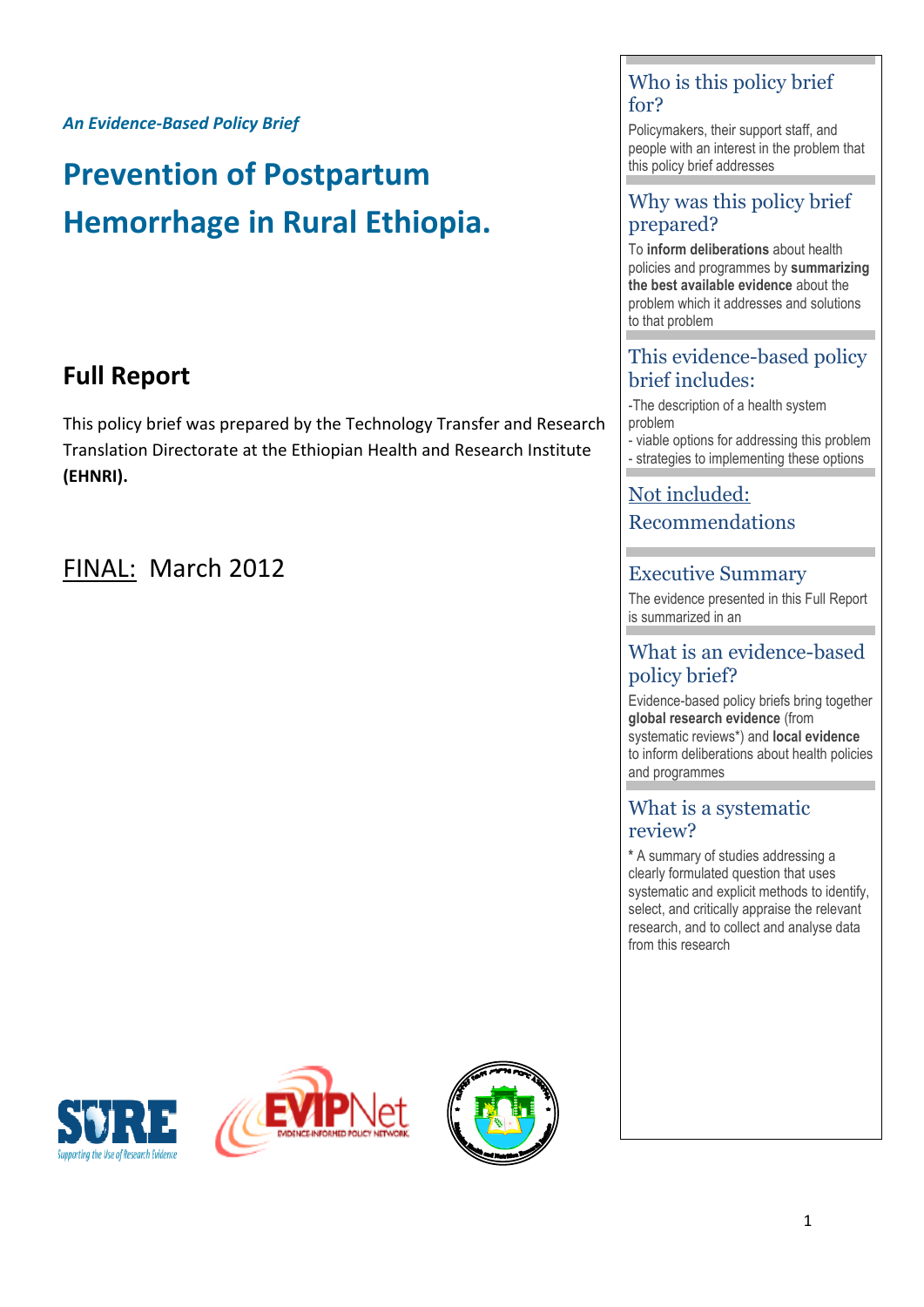#### **Authors**

Mamuye Hadis, MSc, PhD Ruffael Gebeyehu, MSc Adugna Woyessa, MSc Technology Transfer and Research Translation Directorate, Ethiopian Health and Nutrition Research Institute.

#### **Corresponding author:**

Mamuye Hadis SURE project focal person Director, Technology Transfer and Research Translation Directorate, Ethiopian Health and Nutrition Research Institute (EHNRI) P.O.Box 5654, Addis Ababa, Ethiopia Email: mamuyeh@ehnri.gove.et /[mamuye.hadis@gmail.com](mailto:mamuye.hadis@gmail.com)

#### **Suggested citation**:

Hadis M, Gebeyehu R and Woyessa A. Prevention of Postpartum Hemorrhage in Rural Ethiopia (SURE policy brief). Addis Ababa, Ethiopia: Technology Transfer and Research Translation Directorate, Ethiopian Health and Nutrition Research Institute, 2012. www.evipnet.org/sure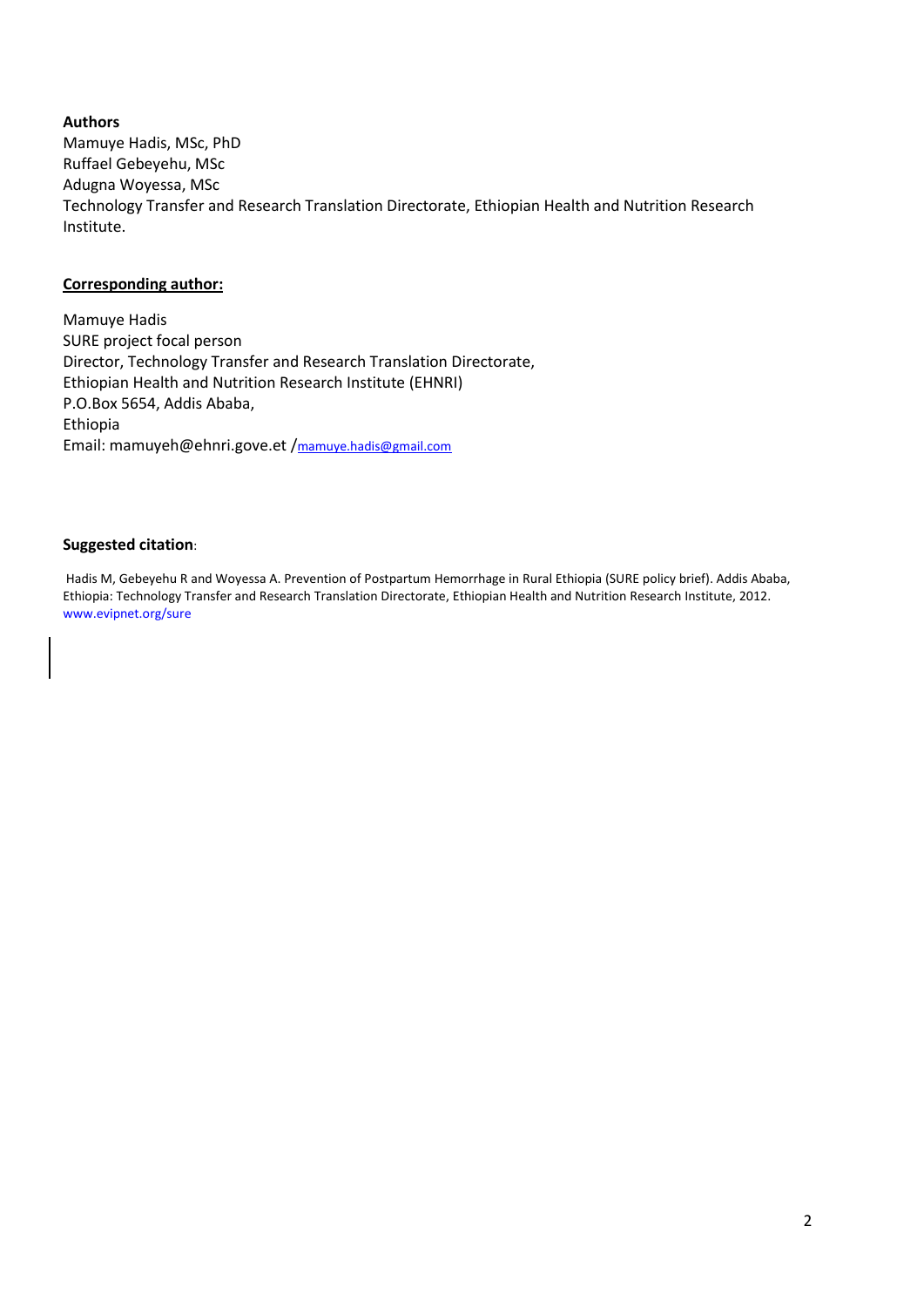# <span id="page-2-0"></span>**Table of contents**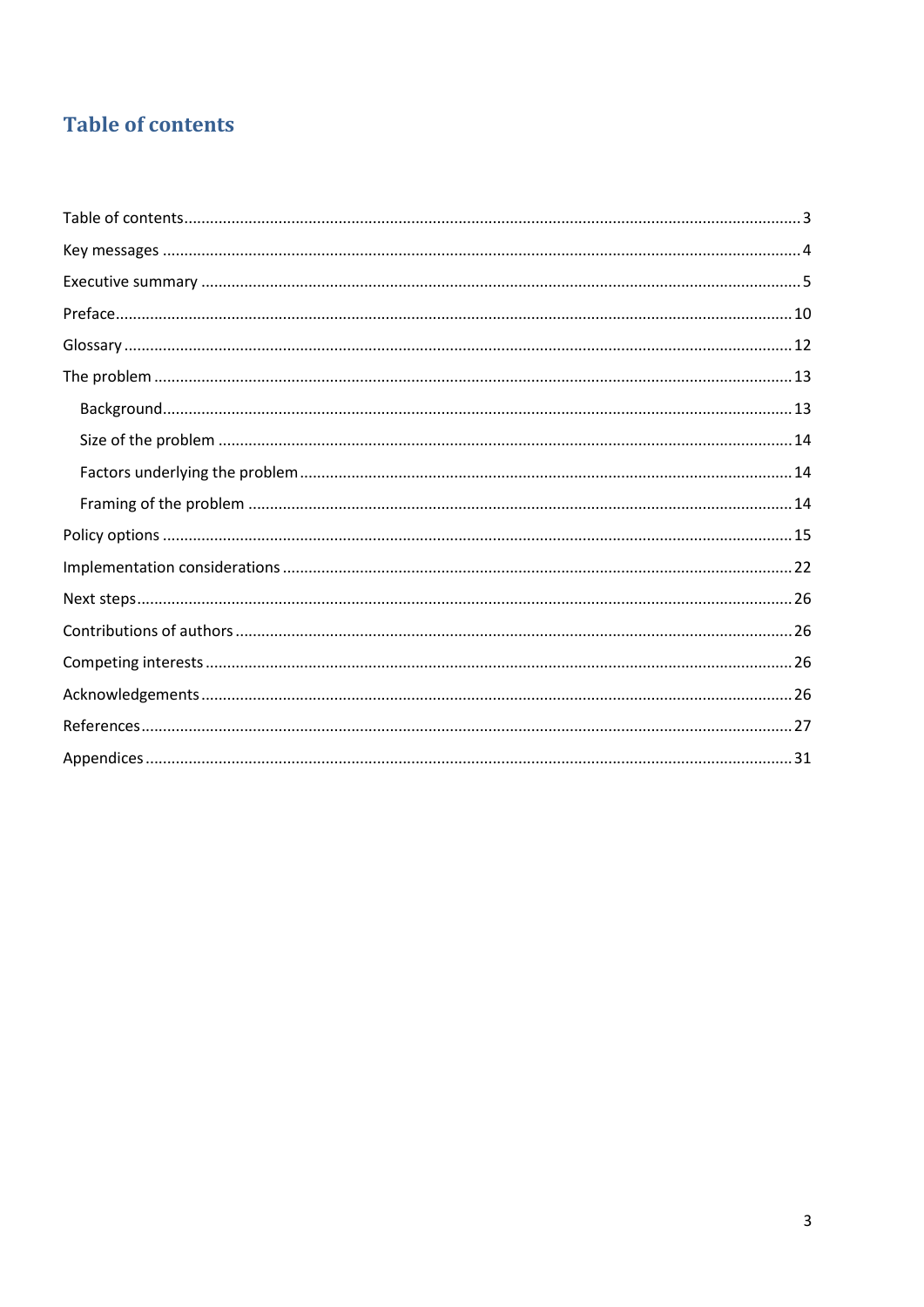# <span id="page-3-0"></span>**Key messages**

### *The Problem:*

# Lack of access to uterotonics to prevent PPH in rural Ethiopia

Ethiopia's maternal mortality rate is among the highest in the world with 676 deaths per 100,000 live births. Postpartum hemorrhage (PPH) remains to be the leading cause of maternal mortality in developing countries like Ethiopia. The problem is worse in the rural setting where there are not proper facilities and trained health workers to administer injectable uterotonics, which are the standard treatment for PPH. Using community health (health extension) workers (HEWs) or traditional birth attendants (TBAs) trained in the use of easier- to-use technologies could prevent PPH in rural Ethiopia.

### *Policy options:*

### 1/ Community-based delivery of misoprostol by HEWs or TBAs trained in its use

# 2/ Delivery of oxytocin in Uniject  $TM$  injection by HEWs or TBAs trained in its use

Community-based delivery of misoprostol or oxytocin in Uniject™ by HEWs or TBAs trained in its use may help reduce PPH in rural Ethiopia.

- The current available evidence suggests that the first option is cheaper than the second option
- Given the limitations of the currently available evidence, rigorous evaluation and monitoring is warranted for both options

### *Implementation strategies:*

A combination of strategies is likely needed to effectively implements either option

- A clear policy is imperative to ensure proper training and safe use of misoprostol by HEWs and TBAs.
- A clear policy that allows community health workers (HEWs or TBAs) to administer oxytocin injections is needed.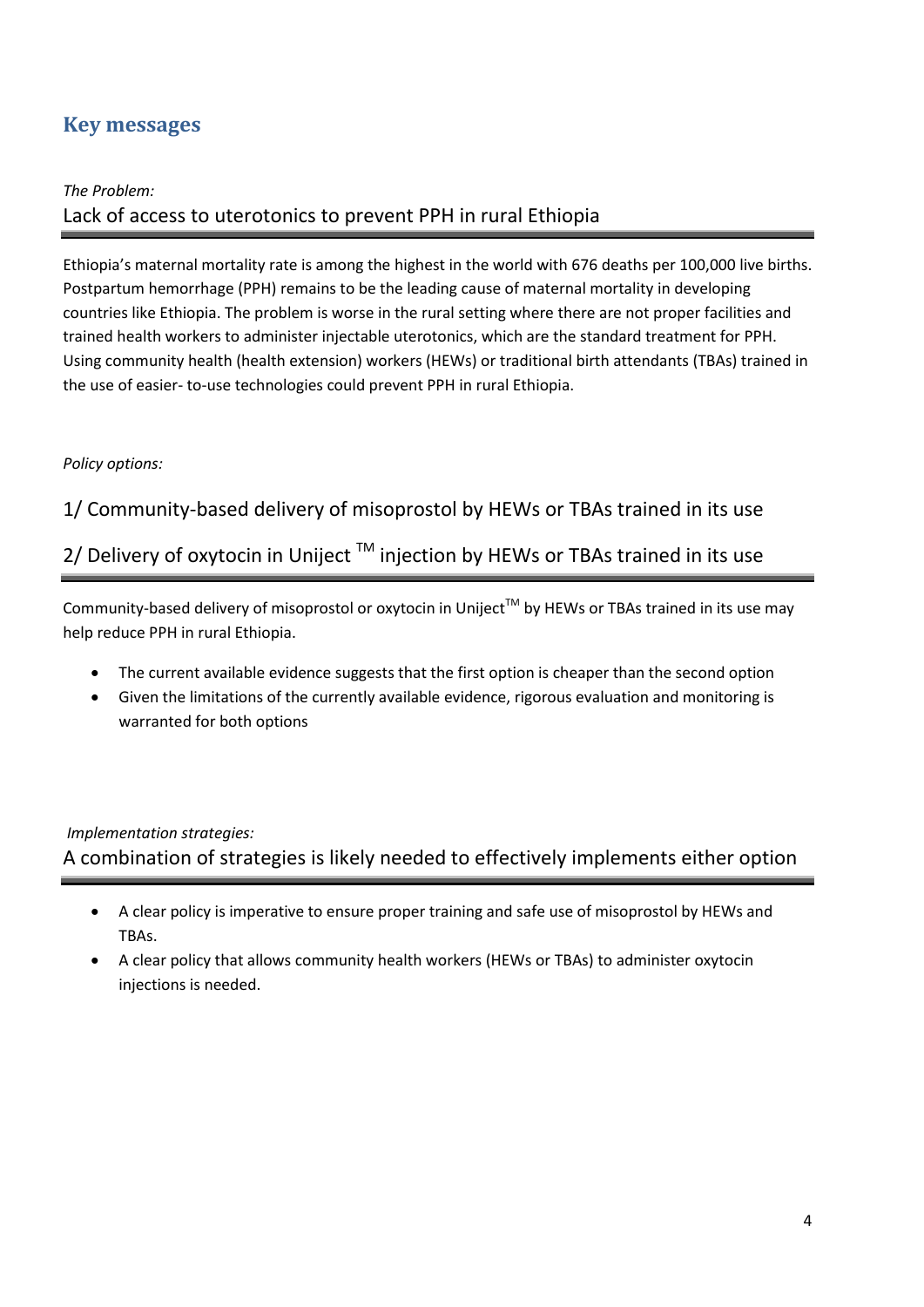# <span id="page-4-0"></span>**Executive summary**

### **The Problem**

As in many African countries PPH is a serious problem in rural Ethiopia. Reaching rural mothers through Health Extension Workers and/or Traditional Birth Attendants by using appropriate technologies like misoprostol and oxytcin in Uniject  $TM$  could address this problem. The objective of this policy brief is to summarize the best available evidence describing the problem and potential solutions for addressing the problem of PPH in rural Ethiopia where there are no health care facilities and skilled attendants.

#### **Size of the problem**

Ethiopia's maternal mortality rate is among the highest in the world with 676 deaths per 100,000 live births which is far from the MDG 5 target for the country, 218 per 100, 000. It is estimated that 90% of births in Ethiopia occur at home. Ten percent of maternal deaths in Ethiopia are attributed to PPH. However, this figure is much lower than the African average, 33.9% and could be due to under-diagnosis or under reporting, given the poor infrastructure and very low ratio of health professionals to the public prevailing in Ethiopia. Some unpublished documents claim PPH contributes 25-30% of maternal deaths in Ethiopia. Considering the big size of the country figures concerning PPH might not be representative of the whole country.

### **Factors underlying the problem**

Ethiopia is one of the 57 countries in the world with a very critical shortage of health workers (GHWA, 2008). For instance, there are only two physicians and 39 health workers per 100,000 people. The ratio of key health professionals working closer to the community, midwives and nurses, is very low, one per 74,086 and one per 4,250 people, respectively, leaving mothers without skilled assistance during child birth.

Only 6 percent of births are delivered with the assistance of a trained health professional, that is, a doctor, nurse, or midwife, and 28 percent are delivered by a traditional birth attendant. The majority of births are attended by a relative or some other person (61 percent). Five percent of all births are delivered without any type of assistance at all. The preference of Ethiopian mothers to deliver at home rather than at a health facility is the most important underlying cause of maternal mortality in Ethiopia.

Low awareness of danger signs and symptoms during pregnancy, labor, delivery and post-partum contribute to delays in seeking and receiving skilled care. Poverty discourages pregnant women from investing in skilled prenatal care, delivery assistance or postnatal care.

Public facilities face chronic shortages of supplies and equipment for obstetric care due to insufficient budget and poor management skills. Existing Ministry policies constrain the delivery of key emergency obstetric care by mid–level personnel (midwives and health officers) regardless of the fact that they make the majority of the health centre staff.

With Ethiopia's road network amongst the worst in the world, and too few ambulances, the majority of the rural dwellers (83.9 % of the total population) are left isolated with little or no access to a health facility.

Like most African countries anaemia is a severe problem both for pregnant (62.7%) and non-pregnant women of child bearing age (52.3%) exacerbating the problem of PPH as 12% of survivors of PPH suffer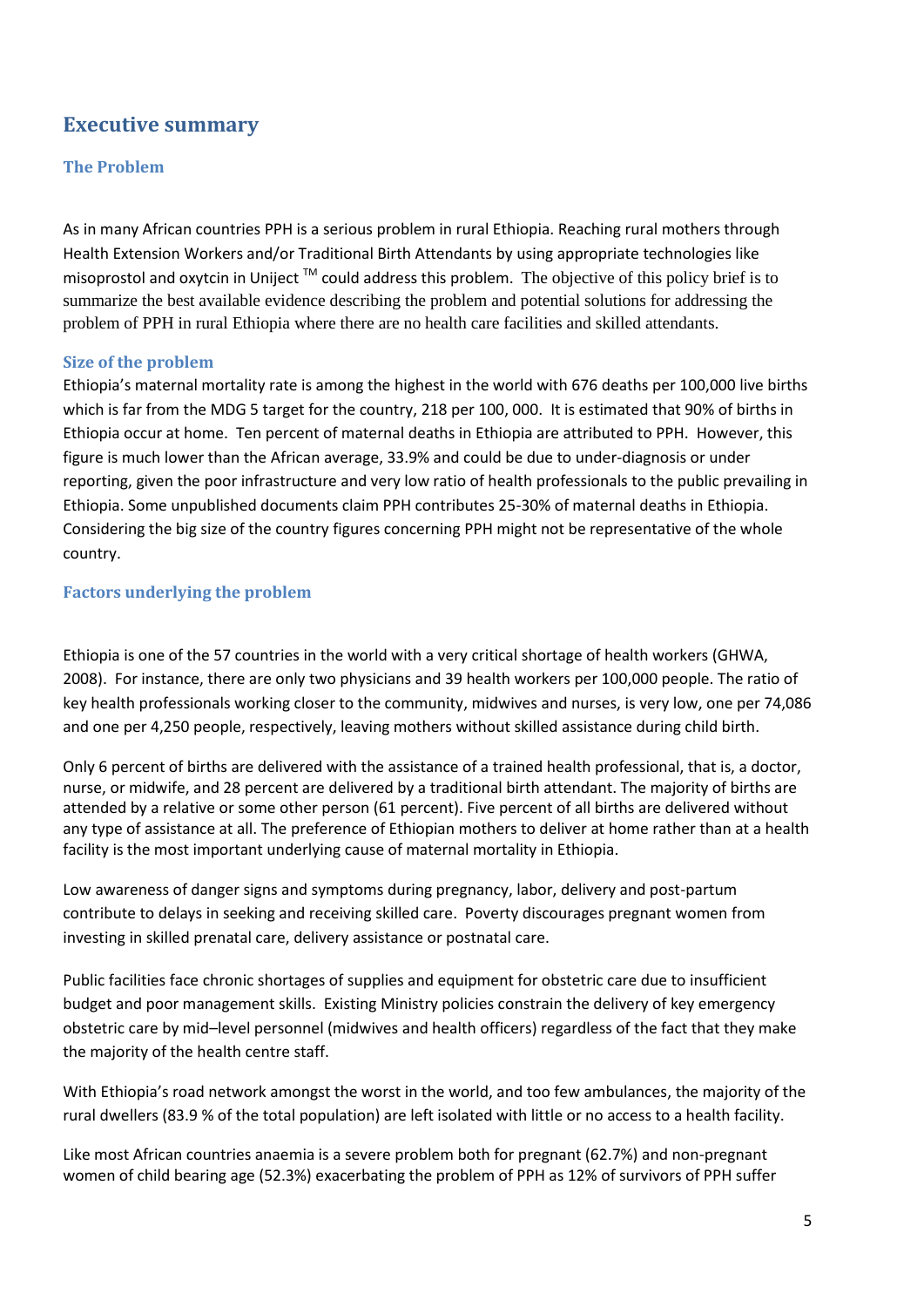from severe anaemia. In Ethiopia, blood transfusion is the least available service in district hospitals, worsening the consequences of PPH in the country.

### **Policy options**

Two options are proposed to prevent or treat PPH in rural Ethiopia. They are

1/ Community-based delivery of misoprostol by HEWs or TBAs trained in its use

2/ Delivery of oxytocin in Uniject  $^{\text{\tiny{\textsf{TM}}}}$  injection by HEWs or TBAs trained in its use

The options are described below, including the advantages, disadvantages, and acceptability of each option.

Though there is agreement on benefits of active management of the third stage of labour for prevention of PPH, there is no consensus on the importance of individual components of this intervention particularly on choice of uterotonics. There are views which question the safety of misoprostol, especially when administered by community health workers, while others consider misoprostol to be the only option for mothers in poor rural settings. Though oxytocin is the drug of choice to prevent PPH its stability and need for skilled personnel for injection are concerns, among others.

The current available evidence suggests that the first option is cheaper than the second option.

### *Policy option 1:*

Community-based delivery of misoprostol by HEWs or TBAs trained in its use

### *Benefits*

Benefits from this intervention may include reduced:

- PPH morbidity due to PPH
- Need for additional uterotonics
- PPH related referrals

### *Advantages*

- Addresses home births (mothers in remote areas where there is no other uterotonic available can have access to the drug)
- Ease of use
- Relatively cheap
- Stable (no need for a cold chain)

### *Disadvantages*

- Can be used for purposes other than for PPH
- Has adverse effects like shivering and fever
- Limited data on its direct impact on maternal mortality
- Slightly less effective than oxytocin

### *Acceptability*

The acceptability of this option by policy makers is very high.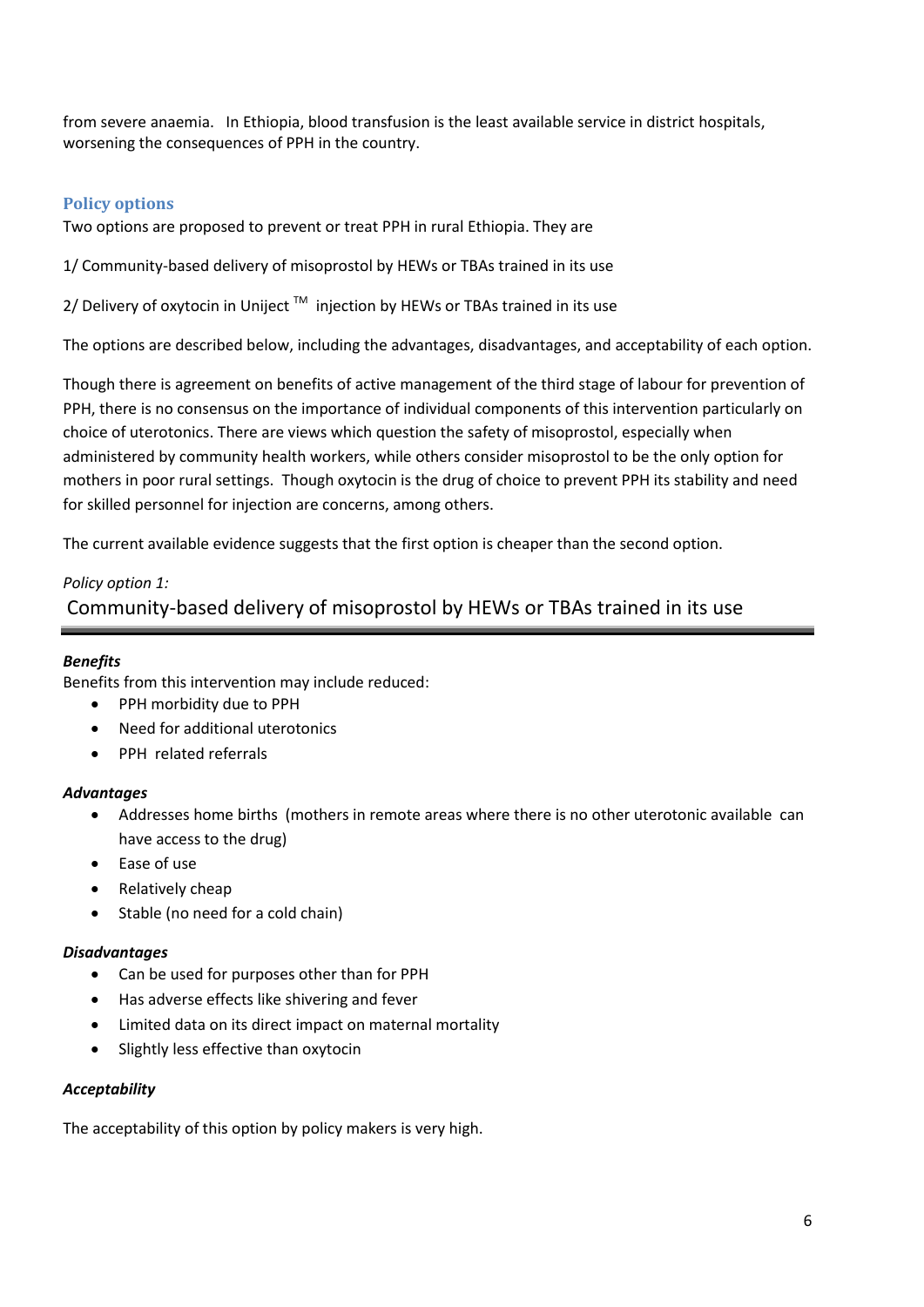# *Policy option 2:* Delivery of oxytocin in Uniject<sup>™</sup> injection by HEWs or TBAs Trained in Its use

### *Benefits*

- Reduced PPH morbidity due to PPH
- Can be used for home births in remote areas
- Can be used by less trained health workers trained in its use
- Ensures that the loaded syringe is available within one minute after birth of the baby

### *Advantages*

- Slightly more effective than misoprostol
- Fewer side effects
- **•** Ensures correct dose and sterility

### *Disadvantages*

- Relatively expensive
- Less stable in warmer areas
- Need skill for injection (more difficult to administer than misoprostol)
- Limited commercial availability

### *Acceptability*

- This option could be acceptable, as oxytocin is the standard treatment for PPH. However the cost and the involvement of injection could compromise its acceptability.
- The fact that the majority of Ethiopians (89.1%) live on highlands where the temperature is below  $20^{\circ}$ C, a temperature at which oxytocin is stable for around two years, might increase its acceptability.

### **Implementation considerations**

Preventing PPH in rural Ethiopia through distribution of misoprostol or oxytocin in Uniject using HEWs or TBAs are two potential solutions that may be more feasible to scale up rapidly, in contrast to improving access to skilled birth attendance at well-equipped facilities. Implementing both options requires other changes, including policy changes. Strategies for implementing the options should take advantage of factors that enable their implementation as well as addressing barriers.

This policy brief was prepared upon the request of the Federal Ministry of Health of Ethiopia. Other enablers of prevention of PPH in rural Ethiopia include:

- Strong political commitment from the government for MCH care
- Major funding opportunities and public-private sector collaboration globally
- There are more than 30 thousand health extension workers who work at the grass root level who can be used for both options
- A number of global and local partners and civil society organizations work on prevention of PPH.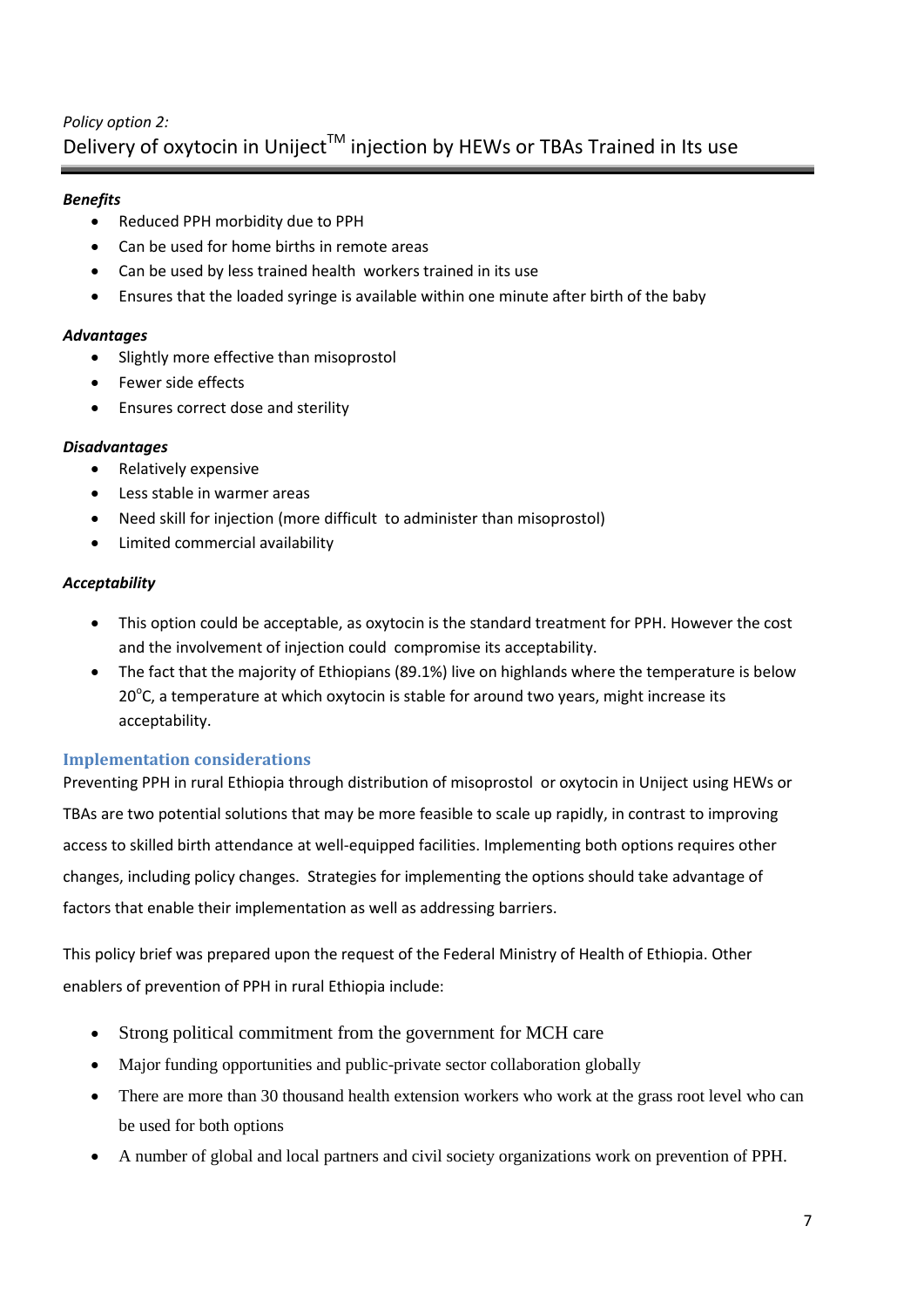• The number of skilled health workers is on the rise in Ethiopia

Key barriers to implementing the policy options and implementation strategies to address these are summarized in the table below.

# **Table 1. Implementation considerations for option 1**

| <b>Barriers</b>              | Description                      | Strategies for implementation              |
|------------------------------|----------------------------------|--------------------------------------------|
| Misuse of misoprostol        | Can be used outside the          |                                            |
|                              | intended purpose (PPH): for      | Develop clinical protocols for misoprostol |
|                              | labor induction and intrauterine | use for PPH prevention and treatment,      |
|                              | fetal death (IUFD) which could   | for labor induction and IUFD.              |
|                              | result in uterin rapture when    |                                            |
|                              | taken in high incorrect doses    |                                            |
| Inadequate logistics         | Poor road infrastructure, and    | Use experiences for vaccination programs   |
|                              | poor setting for procurement in  |                                            |
|                              | remote areas                     |                                            |
| <b>Financial constraints</b> | Training HEWs and TBAs, cost of  | -Resources mobilisation through            |
|                              | drug, procurement, and           | coordination of governmental and non-      |
|                              | coordination incur additional    | governmental organizations                 |
|                              | costs.                           | -Establishing rural community-based        |
|                              |                                  | health insurance system                    |
|                              |                                  | -Innovative public-private partnership     |
|                              |                                  | models (Prata et al., 2011)                |
| Shortage of TBAs             | Available number of TBAs is not  | Train and deploy more TBAs based on        |
|                              | adequate                         | local need                                 |
| Lack of institutional        | TBAs are outside public health   | A new policy which includes TBAs in the    |
| arrangements for TBAs        | systme                           | country's health system                    |
| Burn-out of HEWs (Prata      | There are 16 health packages     | Redesign of HEW programmes to ensure       |
| et al., 2011)                | for two HEWs                     | reasonable expectations of HEWs,           |
|                              |                                  | adequate support and appropriate           |
|                              |                                  | motivation, use additional human           |
|                              |                                  | resources such as Community-based          |
|                              |                                  | reproductive health agents (CBRHs)[Prata   |
|                              |                                  | et al., 2011]                              |
| No direct evidence on its    | There is scarcity of data on     | include monitoring and evaluation          |
| impact on mortality          | misoprostol's impact on          | components in pilot programes              |
|                              | mortality                        |                                            |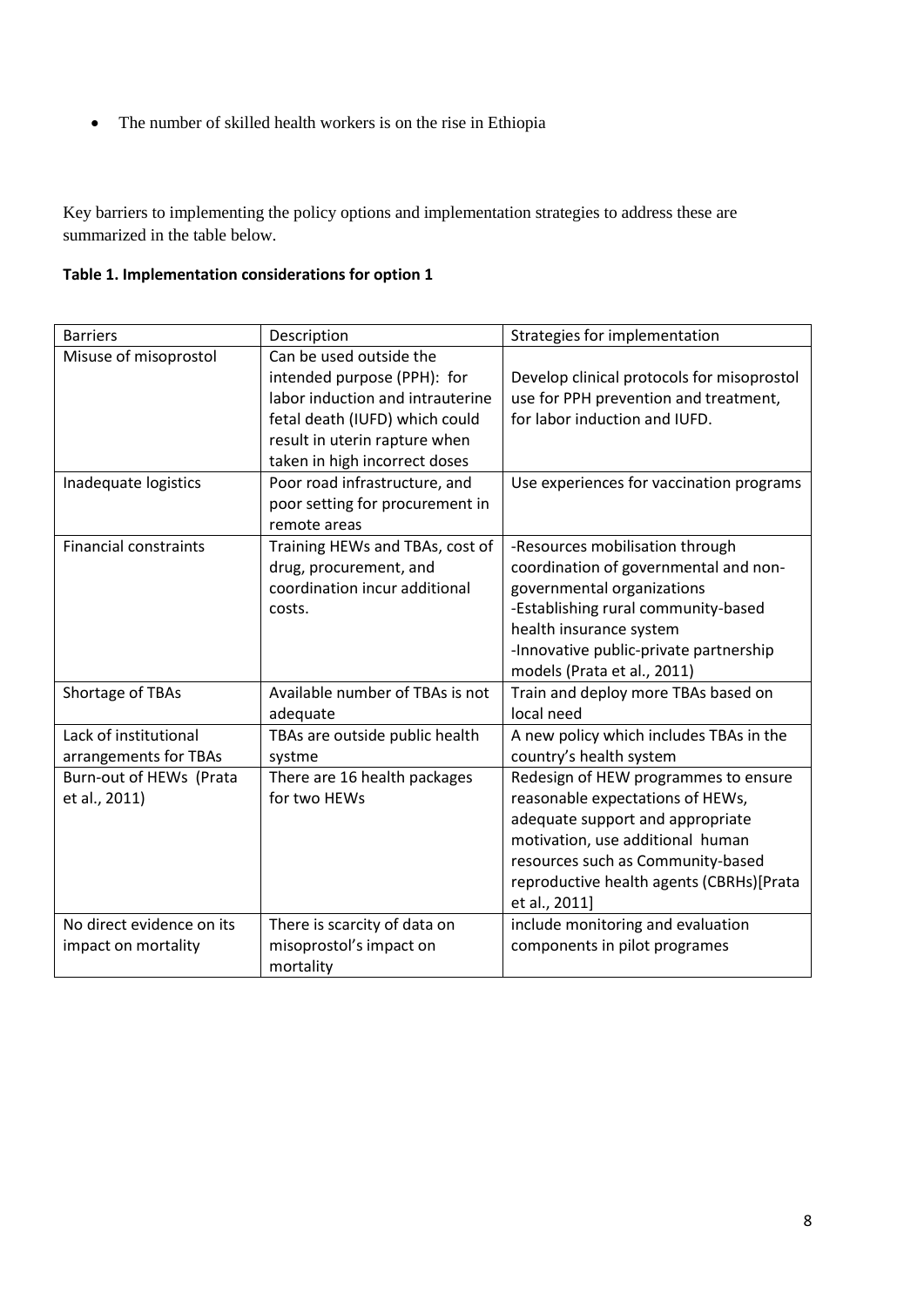### **Table 2. Implementation consideration for option 2**

| <b>Barriers</b>               | Description                      | Strategies for implementation                          |
|-------------------------------|----------------------------------|--------------------------------------------------------|
| Instability of oxytocin in    | Oxytocin is not stable at        | -Use the experience of cold                            |
| warmer areas of the country   | temperatures above 30°C if not   | chain management for                                   |
|                               | used for more than one year      | immunization programmes to                             |
|                               | (PATH, 2004)                     | ensure a more stable                                   |
|                               |                                  | environment for Uniject                                |
|                               |                                  | oxytocin ™ (Mathai et al., 2007)                       |
|                               |                                  | in warmer part of the country.                         |
|                               |                                  | -Using oxytocin in cooler parts                        |
|                               |                                  | of Ethiopia. Majority of                               |
|                               |                                  | Ethiopians, 89 %, live in                              |
|                               |                                  | altitudes above 1500 masl                              |
|                               |                                  | whose temperature is a                                 |
|                               |                                  | maximum of around 20 <sup>°</sup> C                    |
|                               |                                  | (Table) [Anonymous, 1991], a                           |
|                               |                                  | temperature which can keep                             |
|                               |                                  | oxytocin stable for around two                         |
|                               |                                  | years (PATH, 2004), reducing                           |
|                               |                                  | for the need of a cold chain in<br>much of Ethiopia.   |
|                               |                                  |                                                        |
|                               |                                  |                                                        |
| No policy allowing HEWs and   | HEWs are allowed to provide      | Developing a new policy which                          |
| TBAs to administer oxytocin   | only vaccines and injectable     | allows community health                                |
| injections                    | contraceptives (Prata et         | workers to administer                                  |
|                               | al.,2011).                       | injections other than vaccines                         |
|                               |                                  | and injectable contraceptives                          |
|                               |                                  | (Task shifting policy) (Sutanto                        |
|                               |                                  | et al., 1990).                                         |
|                               |                                  | There are evidences which                              |
|                               |                                  | support community health                               |
|                               |                                  | workers can safely and                                 |
|                               |                                  | effectively administer injections                      |
|                               |                                  | (WHO, 2009)                                            |
| Waste management could be a   | Used injection devices could     | West disposable issues must be                         |
| problem                       | pose significant potential risks | planned and addressed                                  |
|                               | for communities and the          | adequately at the community                            |
|                               | environment                      | level                                                  |
| Oxytocin in Unijects™ are not |                                  | Well designed field trials and                         |
| commercially available        |                                  | followed by purchase                                   |
| <b>Burn-out of HEWs</b>       | There are 16 health packages     | agreement with companies<br>Redesign of HEW programmes |
|                               | for two HEWs                     | to ensure reasonable                                   |
|                               |                                  | expectations of HEWs,                                  |
|                               |                                  | adequate support and                                   |
|                               |                                  | appropriate motivation                                 |
|                               |                                  |                                                        |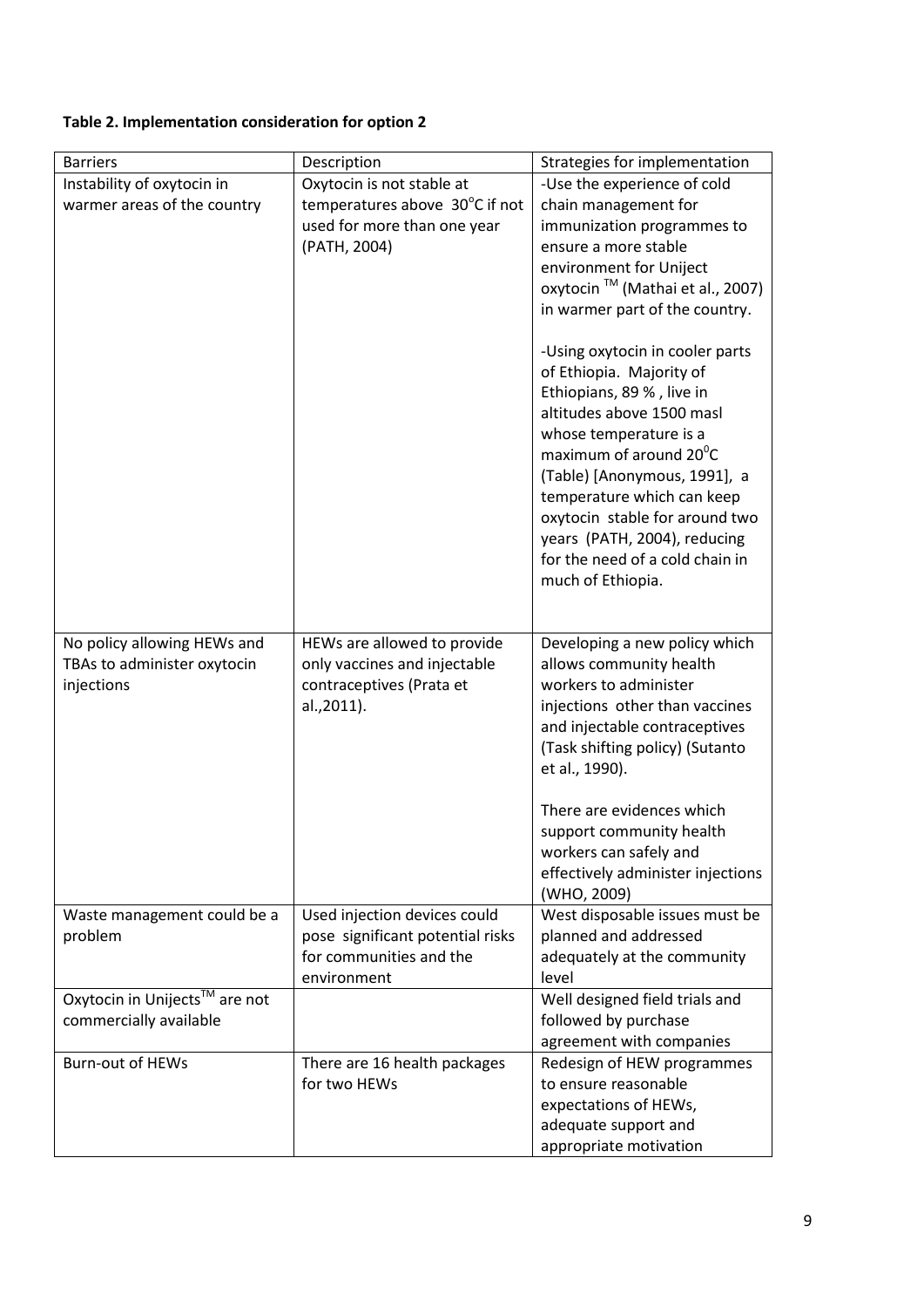# <span id="page-9-0"></span>**Preface**

### **The purpose of this report**

The purpose of this report is to inform deliberations among policymakers and stakeholders. It summarises the best available evidence regarding prevention of postpartum hemorrhage in rural settings of developing countries by using available community health workers and easy to use technologies.

The report was prepared as a background document to be discussed at meetings of those engaged in prevention of postpartum hemorrhage in the rural setting and people with an interest in those policies (stakeholders). In addition, it is intended to inform other stakeholders and to engage them in deliberations about those policies. It is not intended to prescribe or proscribe specific options or implementation strategies. Rather, its purpose is to allow stakeholders to systematically and transparently consider the available evidence about the likely impacts of different options for prevention of postpartum hemorrhage in rural Ethiopia.

### **How this report is structured**

The executive summary of this report provides key messages and summarises each section of the full report. Although this entails some replication of information, the summary addresses the concern that not everyone for whom the report is intended will have time to read the full report.

### **How this report was prepared**

This policy brief brings together global research evidence (from systematic reviews) and local evidence to inform deliberations about prevention of postpartum hemorrhage in rural settings in low income countries. We searched for relevant evidence describing the problem, the impacts of options for addressing the problem, barriers to implementing those options, and implementation strategies to address those barriers. We searched particularly for relevant systematic reviews of the effects of policy options and implementation strategies. We supplemented information extracted from the included systematic reviews with information from other relevant studies and documents. (The methods used to prepare this report are described in more detail in Appendix 1.)

### *Limitations of this report*

This policy brief is based largely on existing systematic reviews. For options where we did not find an up-todate systematic review, we have attempted to fill in these gaps through other documents, through focused searches and personal contact with experts, and through external review of the report.

Summarising evidence requires judgements about what evidence to include, the quality of the evidence, how to interpret it and how to report it. While we have attempted to be transparent about these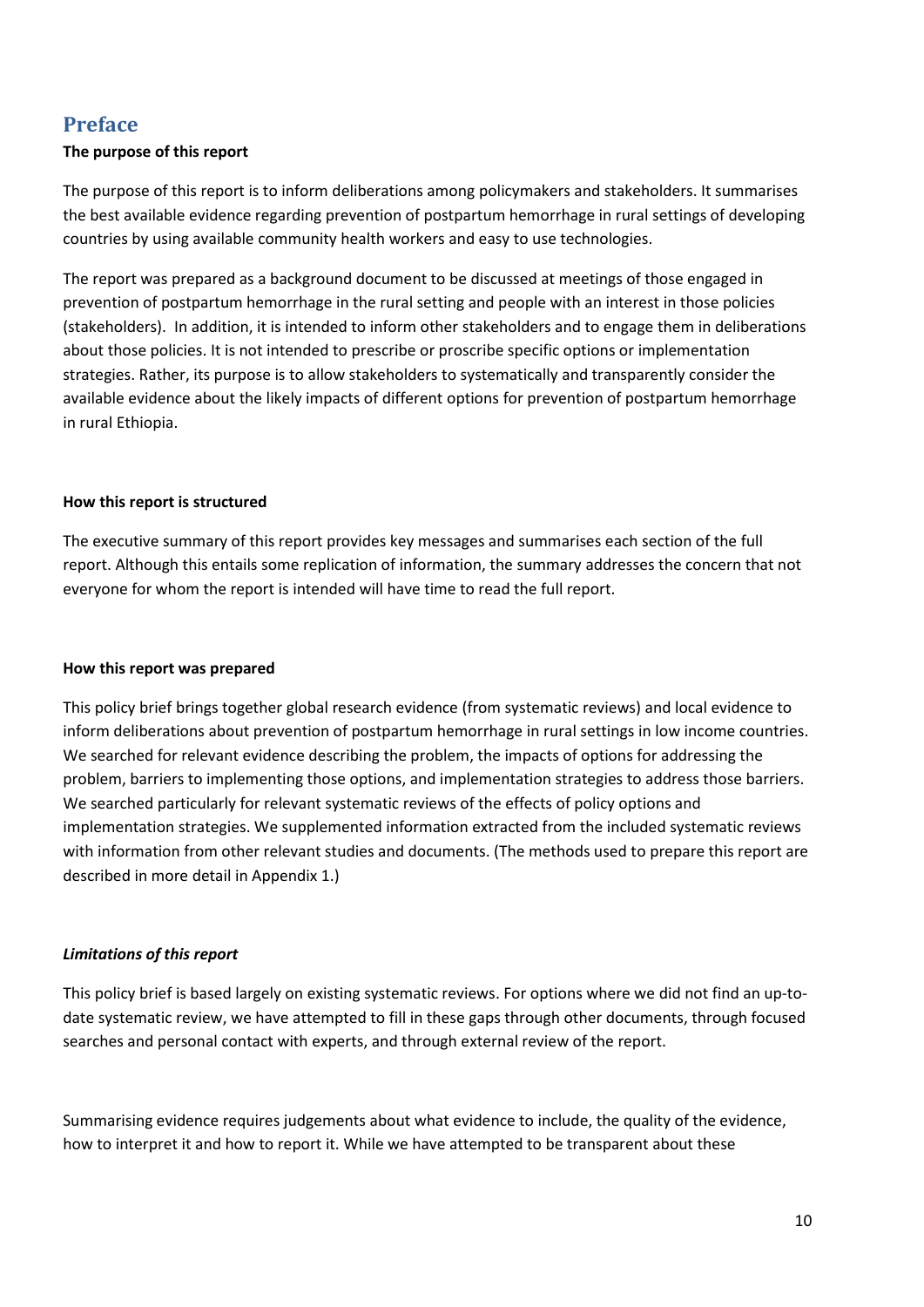judgements, this report inevitably includes judgements made by review authors and judgements made by ourselves.

### **Why we have focused on systematic reviews**

Systematic reviews of research evidence constitute a more appropriate source of research evidence for decision-making than the latest or most heavily publicized research study.<sup>i,ii</sup> By systematic reviews, we mean reviews of the research literature with an explicit question, an explicit description of the search strategy, an explicit statement about what types of research studies were included and excluded, a critical examination of the quality of the studies included in the review, and a critical and transparent process for interpreting the findings of the studies included in the review.

Systematic reviews have several advantages.<sup>iii</sup> Firstly, they reduce the risk of bias in selecting and interpreting the results of studies. Secondly, they reduce the risk of being misled by the play of chance in identifying studies for inclusion or the risk of focusing on a limited subset of relevant evidence. Thirdly, systematic reviews provide a critical appraisal of the available research and place individual studies or subgroups of studies in the context of all of the relevant evidence. Finally, they allow others to appraise critically the judgements made in selecting studies and the collection, analysis and interpretation of the results.

While practical experience and anecdotal evidence can also help to inform decisions, it is important to bear in mind the limitations of descriptions of success (or failures) in single instances. They can be useful for helping to understand a problem, but they do not provide reliable evidence of the most probable impacts of policy options.

### **Uncertainty does not imply indecisiveness or inaction**

Reviews included in this report conclude that there is "insufficient evidence". Nonetheless, policymakers must make decisions. Uncertainty about the potential impacts of policy decisions does not mean that decisions and actions can or should not be taken. However, it does suggest the need for carefully planned monitoring and evaluation when policies are implemented.<sup>iv</sup>

"Both politically, in terms of being accountable to those who fund the system, and also ethically, in terms of making sure that you make the best use possible of available resources, evaluation is absolutely critical." (Julio Frenk 2005, former Minister of Health, Mexico) $<sup>v</sup>$ </sup>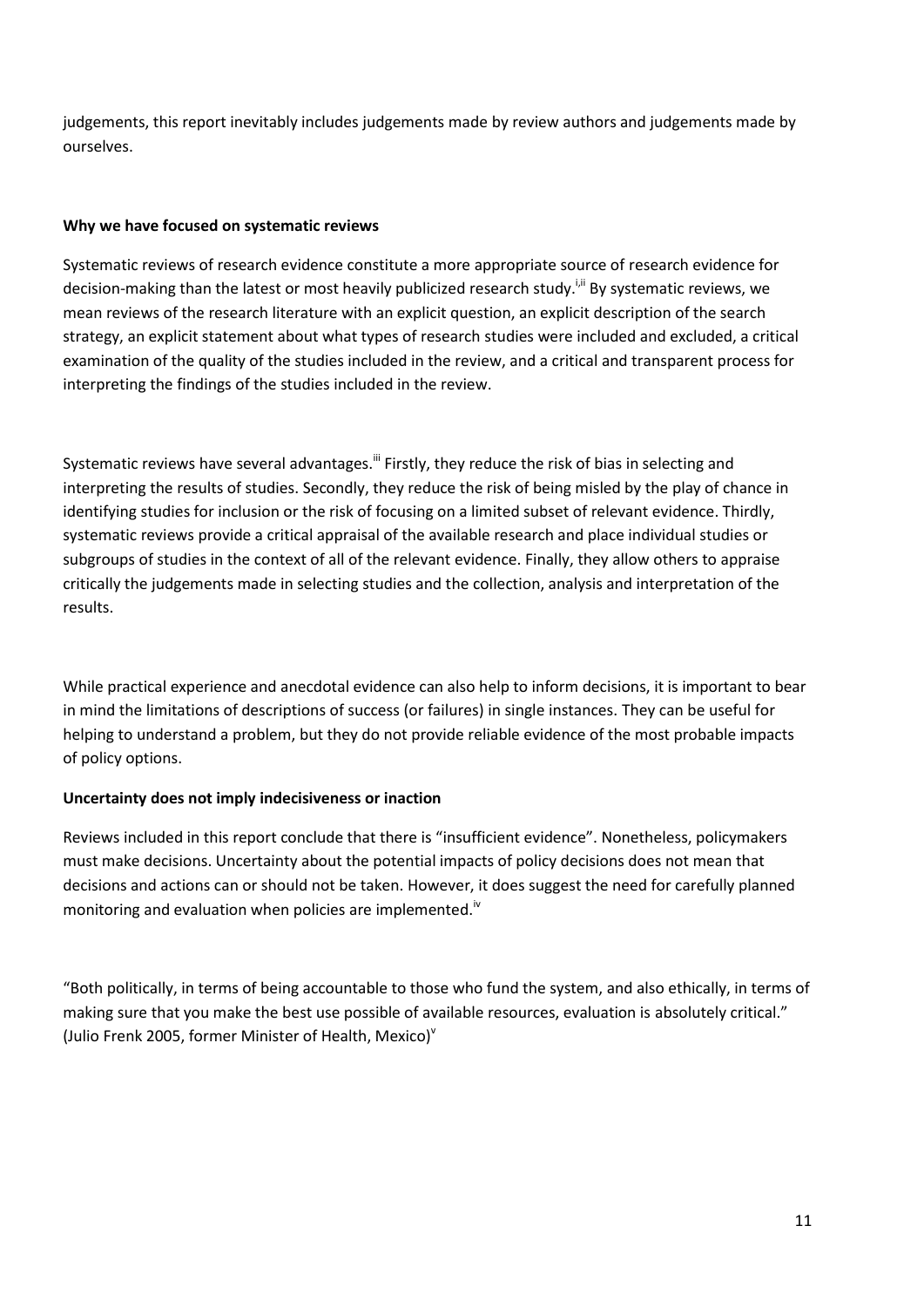# <span id="page-11-0"></span>**Glossary**

CHWs-Community Health Workers EHNRI-Ethiopian Health and Nutrition Research Institute FCHV-Female Community Health Volunteers HEW-Health Extension Workers PATH-Program for Appropriate Technology in Health SURE – Supporting the Use of Research Evidence (SURE) in African Health Systems [\(www.evipnet.org/sure\)](http://www.evipnet.org/sure) TBA-Traditional Birth Attendants VSI- Venture Strategies Innovations WHO-World Health Organization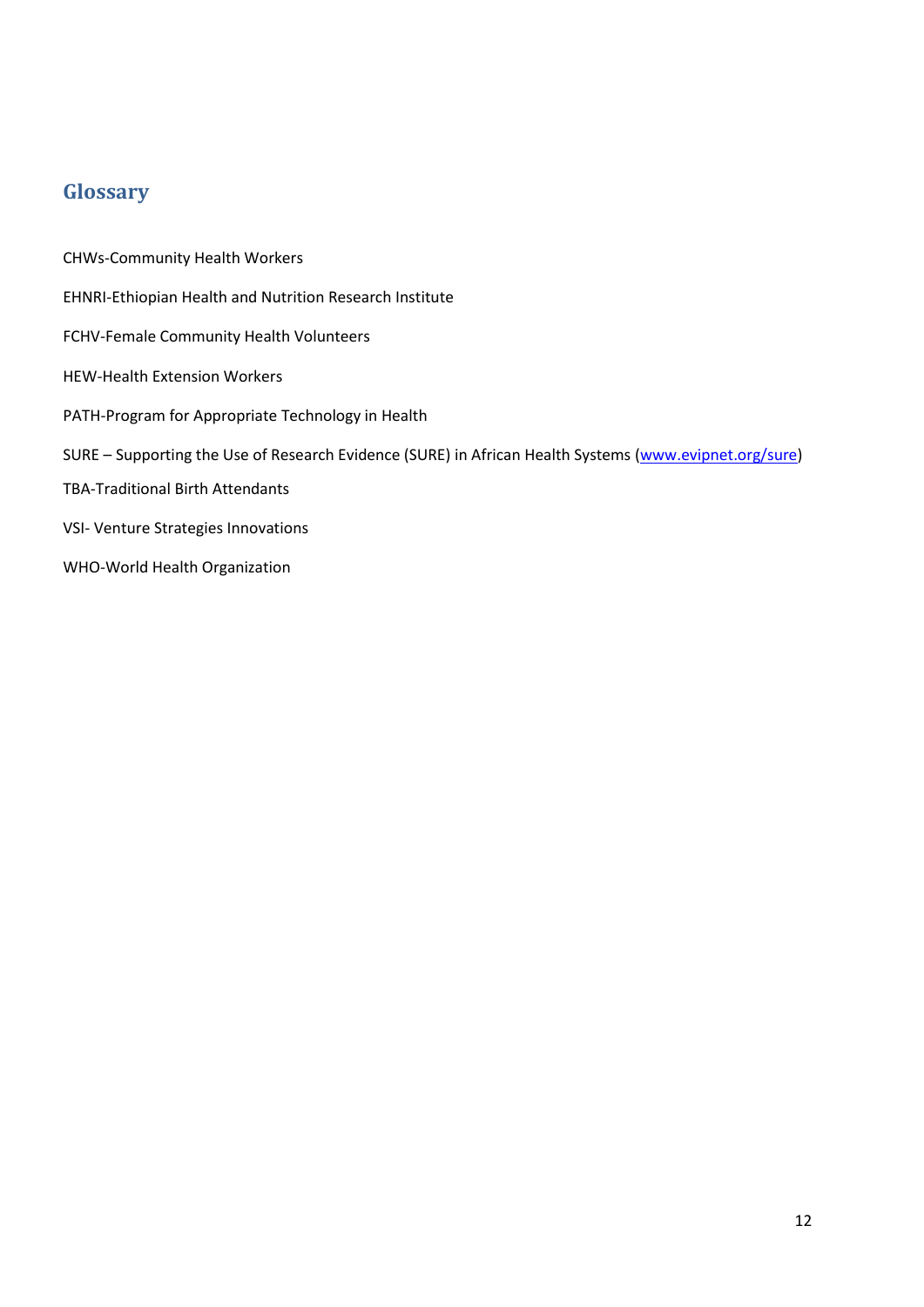# <span id="page-12-0"></span>**The problem**

### <span id="page-12-1"></span>**Background**

More than half a million women die each year from complications of pregnancy and child birth in the world and around 95% of these deaths occur in sub-Saharan Africa and Asia (WHO, 2003). Maternal mortality is about one hundred times higher in resource-poor countries than in resource-rich countries (Mousa and Alfirevic, 2007). Among the complications, post-partum haemorrhage (PPH) continues to be the leading cause of maternal mortality accounting for one-third of all maternal deaths. Ninety nine percent of these deaths occur in developing countries among women who give birth outside of health facilities (Abou Zhar & Ryston 1991). PPH is usually defined as blood loss of 500 ml or more and sever PPH as 1000ml or more in the third stage of labour (the period from delivery of the baby until the delivery of the placenta and its membranes) (Gulmezoglue et al., 2007).

Injectible oxytocin and ergot preparatons are the standard treatments for PPH (Gulmezoglue, 2007). However, oxytocin requires trained personnel for safe administration, sterile equipment for injection and special storage (refrigeration) to maintain stability especially in tropical climates. These factors limit its safe and effective use in low-resource countries (Walraven et al., 2005; Miller et al., 2004) where most of the births take place at home. Hence, the need for alternative uterotonic, which is more stable, easy to administer, and convenient to distribute at community level. Misoprostol, a prostaglandline E1 analogue, presents a potential option in reaching mothers in low-income countries. Its availability in tablet form, its stability at ambient temperature, and its widespread availability and low cost make it attractive to reduce rate of PPH and maternal mortality in low-income countries (Miller et al., 2004; Norman et al.,1991).

Decreasing maternal mortality is a top priority for the Federal Ministry of Health of Ethiopia. Ethiopia has adopted international guidelines for Active Management of the Third Stage of Labour (AMTSL) to prevent PPH. Recognizing the problem of PPH in the rural area of Ethiopia the Federal Ministry of Health of Ethiopia is considering implementing use of misoprostol to prevent PPH at community level (VSI, 2010). It has also conducted a consultative meeting on implementation research questions regarding the impact of misoprostol at community level for PPH prevention through Health Extension Workers in May 2010. Finally the FMOH has also asked the Technology Transfer and Research Translation Directorate of the Ethiopian Health and Nutrition Research Institute to prepare a policy brief on prevention of PPH by using misoprostol at the community level through Health Extension Workers. Since using misoprostol to prevent PPH is rather a solution than a problem, the team working on the intended policy brief has clarified the problem and changed the topic to prevention of PPH in rural Ethiopia. This brief seeks to summarize the best available evidence and provide PPH prevention options with which to inform an explicit policy on PPH prevention in rural Ethiopia.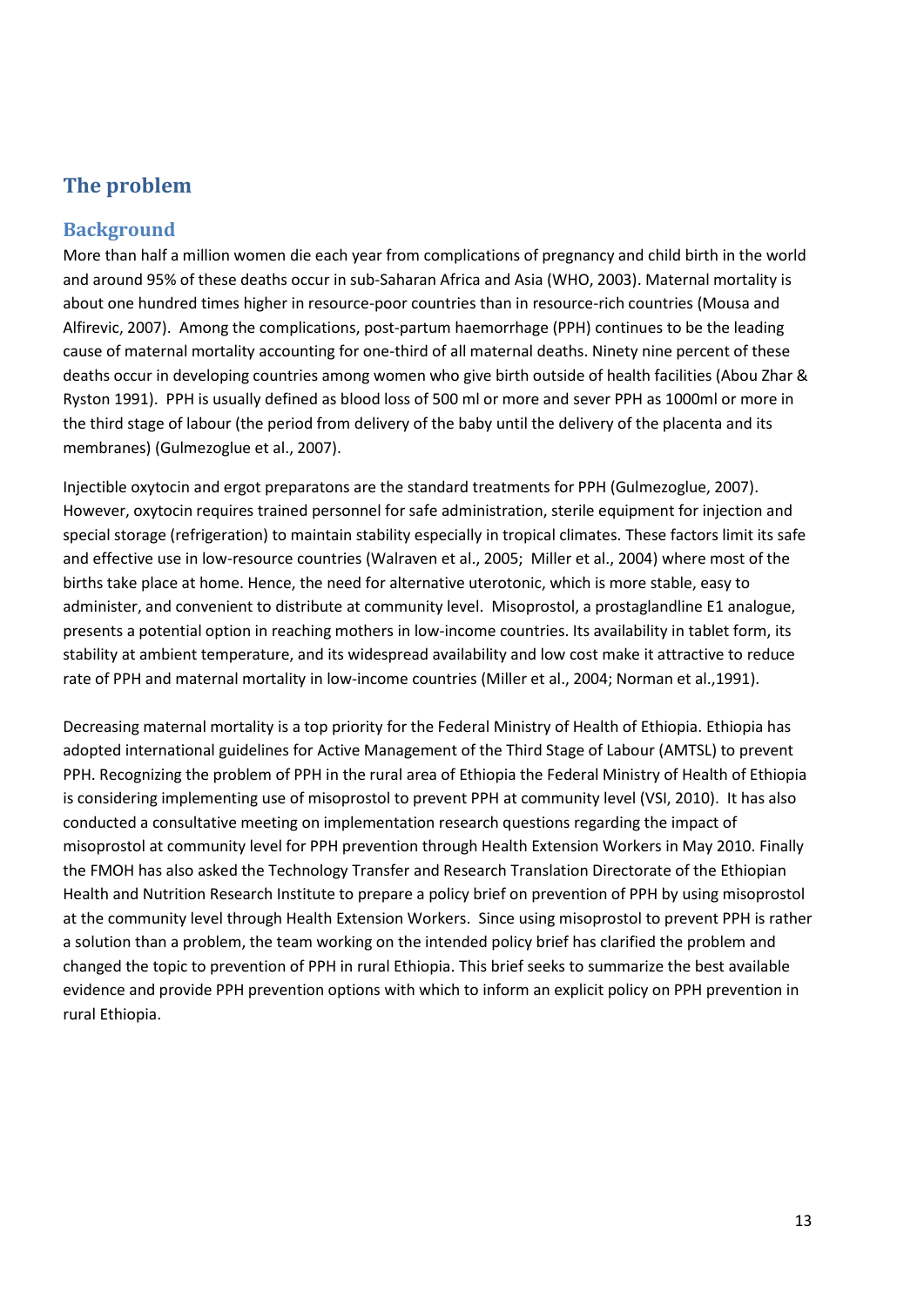### <span id="page-13-0"></span>**Size of the problem**

Ethiopia's maternal mortality rate is among the highest in the world with 676 deaths per 100,000 live births which is far from the MDG 5 target for the country, 218 per 100, 000. It is estimated that 90% of births in Ethiopia occur at home (Central Statistics Agency & ORC Macro, 2011). Ten percent of maternal deaths in Ethiopia is attributed to PPH (Ministry of Health, 2006). However, this figure is much lower than the African average, 33.9% (Khan et al., 2006); and could be due to underdiagnosis and/or under reporting given the poor infrastructure and very low ratio of health professionals to the public prevailing in Ethiopia. Some unpublished documents claim PPH contributes 25-30% of maternal deaths in Ethiopia (POPPHI, 2006). Considering the big size of country figures concerning PPH might not be representative of the whole country.

### <span id="page-13-1"></span>**Factors underlying the problem**

Ethiopia is one of the 57 countries in the world with a very critical shortage of health workers (GHWA, 2008). For instance, there are only 1.98 physicians per 100, 000 people and 0.39 health worker per thousand populations (AHWO, 2010). The ratio of key health professionals working closer to the community, midwifes and nurses, is very low, 1:74,086 and 1:4,250 (AHWO, 2010), respectively, leaving mothers without skilled assistance during child birth.

Only 6 percent of births are delivered with the assistance of a trained health professional, that is, a doctor, nurse, or midwife, and 28 percent are delivered by a traditional birth attendant. The majority of births are attended by a relative or some other person (61 percent). Five percent of all births are delivered without any type of assistance at all (Central Statistics Authority and ORC Macro, 2006).

Low awareness of danger signs and symptoms during pregnancy, labor, delivery and post-partum contribute to delays in seeking and receiving skilled care. Poverty discourages pregnant women from investing in skilled prenatal care, delivery assistance or postnatal care (MOH, 2006)

Public facilities face chronic shortages of supplies and equipment for obstetric care due to insufficient budget and poor management skills. Existing Ministry policies constrain the delivery of key emergency obstetric care by mid–level personnel (midwives and health officers) regardless of the fact that they make the majority of the health centre staff (MOH, 2006).

With Ethiopia's road network amongst the worst in the world, and too few ambulances, majority of the rural dwellers (83.9 % of the total population) [Population Census Commission, 2008] are left isolated with little or no access to a health facility.

Like most African countries anaemia is a severe problem both for both pregnant (62.7%) and nonpregnant women of child bearing age (52.3%)( Haidar and Pobocik, 2009) exacerbating the problem of PPH as 12% survivors of PPH suffer from severe anaemia (Chapman et al., 2009). In Ethiopia, blood transfusion is the least available service in district hospitals worsening the possible outcomes of PPH in the country (USAID, 2005).

### <span id="page-13-2"></span>**Framing of the problem**

The focus of this problem is prevention of PPH in rural Ethiopia. The Federal Ministry of Health of Ethiopia is considering community based distribution of misoprostol by Health Extension Workers to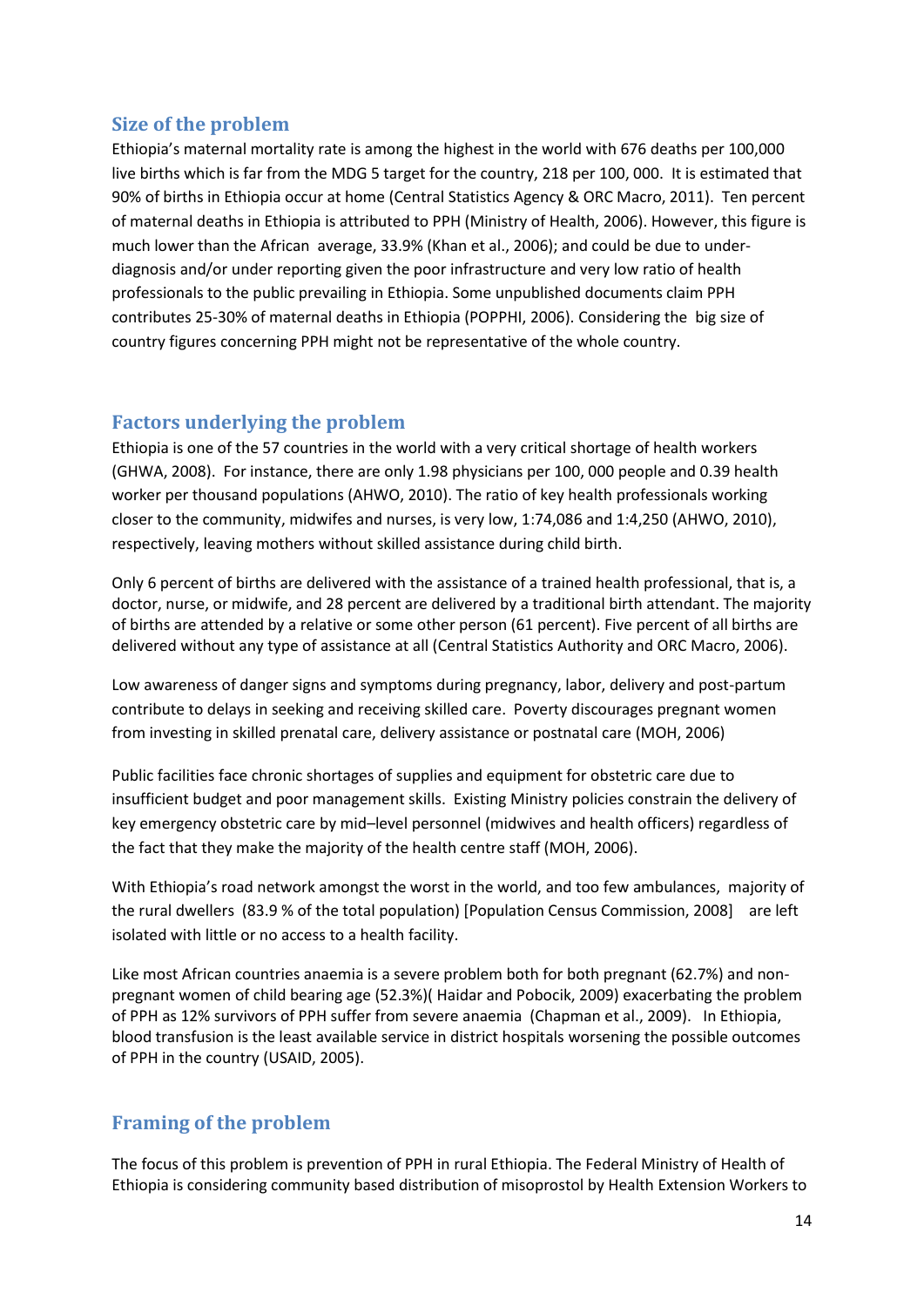prevent PPH in rural Ethiopia and asked a policy brief be prepared on the issue. However, it is important to clarify what the problem is that this solution is intended to address in order to ensure that appropriate options and implementation strategies are considered.

The primary problem that community-based distribution of misoprostol is intended to address is prevention of PPH in rural Ethiopia. Community based distribution of misoprostol by HEWs is just one strategy that could be used to address this problem. Thus it is important to explore if there are other options to address the problem of PPH in rural Ethiopia.

# <span id="page-14-0"></span>**Policy options**

The National Reproductive Health Strategy of the Federal Ministry of Health of Ethiopia targets to reduce the existing maternal mortality rate, 676 deaths per 100,000 live births by at least one-thirds to meet the Millennium Development Goal number 5. One of the strategies of the Federal Ministry of Health of Ethiopia to address this problem is by delivering basic community-based maternal and neonatal services, most notably through Health Extension Workers (HEWs) and mid-level service providers (MOH, 2006). The introduction of a uterotonic at community level to reduce PPH could contribute to achieve the stated target since PPH contributes 10% of the maternal mortality. We propose two options for addressing the problem of PPH at community level in rural Ethiopia. The first one is distribution of misoprostol by HEWs and/or Traditional Birth Attendents (TBAs). The second option is administering uniject oxytocine by trained HEWs and/or TBAs. These two options are presumed to address the underlying problems of shortage of skilled manpower and a cold chain in the rural settings to administer oxytocin for PPH, as misoprostol does not need cold chain and is easy to administer and oxytocin in uniject is easy to use technology.

### **Policy option 1: Community-based delivery of misoprostol by HEWs and/or TBAs trained in its use**

Though there are controversies on the choice uterotonics (Misoprostol vs Oxytocin) with regard to PPH (Mathai et al., 2007) the World Health Organization (WHO, 2006) has endorsed the administration of oral misoprostol for PPH prevention by unskilled providers 'trained in its use in settings where active management of the third stage of labour' (AMTSL) is not practised' in its guidelines on prevention of PPH. International Confederation of Midwives and the International Federation of Gynaecology and Obstetrics states that : 'In home births without a skilled attendant, misoprostol may be the only technology available to control PPH (ICM & FIGO, 2007). More than a dozen countries including Ethiopia have also approved the registration of misoprostol to prevent PPH (Fernandez et al., 2009).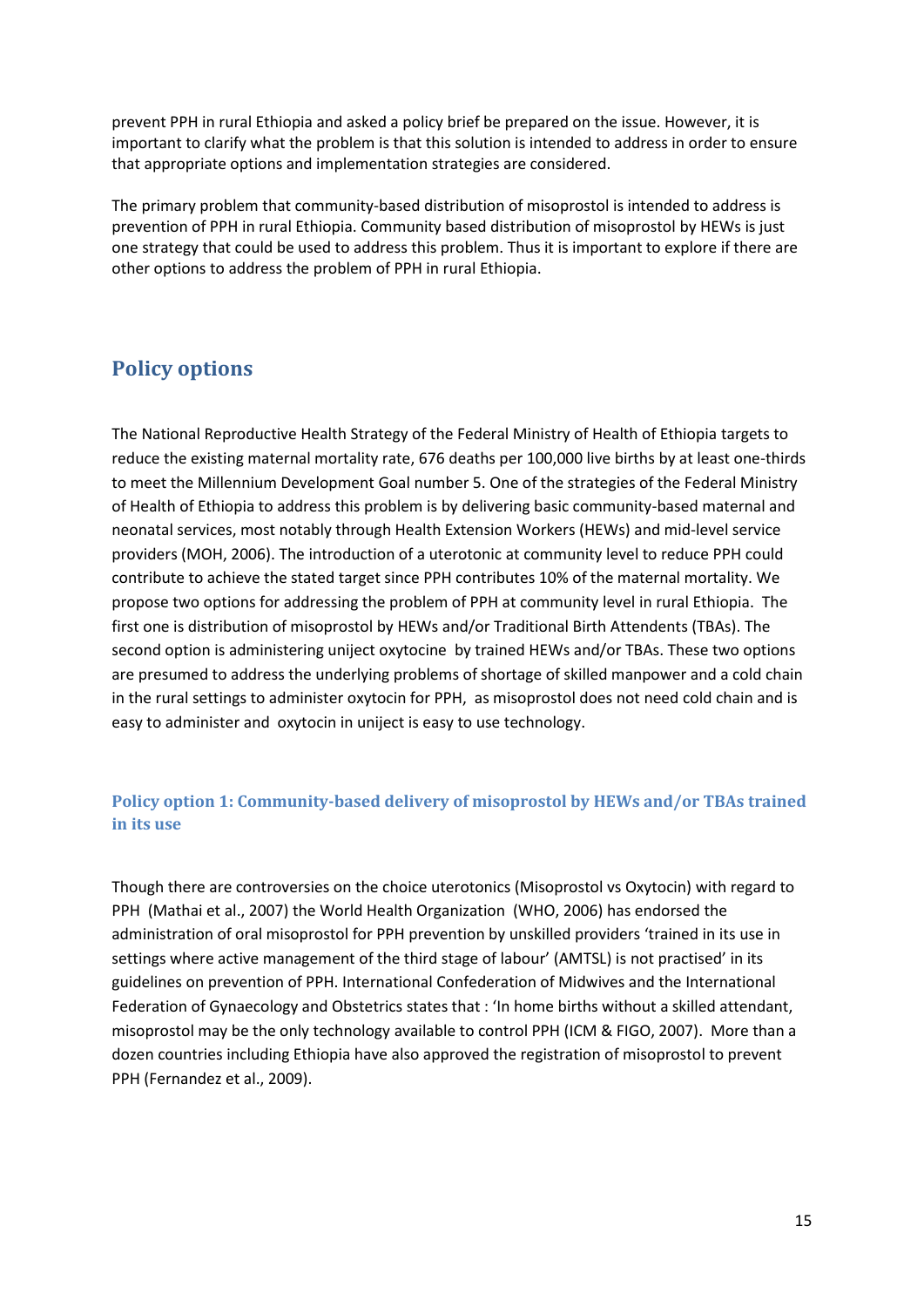### **Current use in Ethiopia**

According to Venture Strategies Innovations (VSI), misoprostol is being distributed throughout hospitals and clinics in Ethiopia for the prevention and treatment of post-partum haemorrhage. Around 7000 health workers including 1100 Health Extension Workers are trained in the use of misoprostol to prevent PPH (VSI, 2011). According to experts in the Ministry of Health, misoprostol is being used to prevent and treat PPH and induce labour at health post level. It is also being used for cervical ripening at hospital level and for abortion at health centre level and above. Oxytocin is used in hospitals to prevent PPH.

### **Impacts of Misoprostol on PPH**

A systematic review by Mousa and Alfirevic (2007) found two placebo-controlled randomised trials that compared different doses of misoprostol with placebo and found that (Table 1):

- Misoprostol reduces blood loss of 500 ml or more
- Misoprostol may reduce blood loss 1000 ml or more
- **•** Misoprostol increases pyrexia

**Patient or population**: Patients with PPH

#### Table 1. Comparison of impact of Misoprostol versus placebo on PPH.

|                                                                                                            | Settings: South Africa (2004), Gambia (2004)                                                                                                                                                                                                                                                                                                                                                                                                        |                                                   |                               |                                |  |  |
|------------------------------------------------------------------------------------------------------------|-----------------------------------------------------------------------------------------------------------------------------------------------------------------------------------------------------------------------------------------------------------------------------------------------------------------------------------------------------------------------------------------------------------------------------------------------------|---------------------------------------------------|-------------------------------|--------------------------------|--|--|
| Intervention: Misoprostol                                                                                  |                                                                                                                                                                                                                                                                                                                                                                                                                                                     |                                                   |                               |                                |  |  |
| Comparison: Placebo                                                                                        |                                                                                                                                                                                                                                                                                                                                                                                                                                                     |                                                   |                               |                                |  |  |
| <b>Outcomes</b>                                                                                            | <b>Impacts</b>                                                                                                                                                                                                                                                                                                                                                                                                                                      | <b>Number of participants</b><br>(No. Of studies) | <b>Risk ratio</b><br>[95% CI] | <b>Quality of the evidence</b> |  |  |
| BI<br>ood loss<br>500 ml or<br>more <sup>1</sup>                                                           | Misoprostol reduces<br>blood loss                                                                                                                                                                                                                                                                                                                                                                                                                   | 397<br>(2)                                        | $0.57$ [0.34,0.96]            | $\oplus \oplus \oplus$<br>high |  |  |
| BI<br>ood loss<br>1000 ml or<br>more <sup>2</sup>                                                          | Misoprostol may<br>reduce blood loss                                                                                                                                                                                                                                                                                                                                                                                                                | 397<br>(2)                                        | 0.65[0.17, 2.44]              | ⊕⊕O<br>low                     |  |  |
| Maternal<br>pyrexia <sup>1</sup>                                                                           | Misoprostol increases<br>the risk of pyrexia                                                                                                                                                                                                                                                                                                                                                                                                        | 392<br>(2)                                        | 6.4[1.71, 23.96]              | $\oplus\oplus\oplus$<br>high   |  |  |
| $1$ from a<br>support<br>Summary<br>by<br>Chapman<br>et 2009.<br>2a<br>summary<br>by one of<br>the authors | *GRADE Working Group grades of evidence<br><b>COCCO</b> High: We are confident that the true effect lies close to what was found in the research.<br>⊕⊕⊕⊙ Moderate: The true effect is likely to be close to what was found, but there is a possibility that it is substantially different<br><b>GGCO</b> Low: The true effect may be substantially different from what was found.<br><b>COOO</b> Very low: We are very uncertain about the effect. |                                                   |                               |                                |  |  |

### **Impacts of community-based delivery of misoprostol by HEWs and/or TBAs trained in its use**

There is no sufficient evidence with regard to safe use of misoprostol by community health workers to prevent PPH in rural settings. Inappropriate use of a powerful uterotonic like misoprostol can be associated with maternal and prenatal morbidity and/or mortality (Mathai et al., 2007).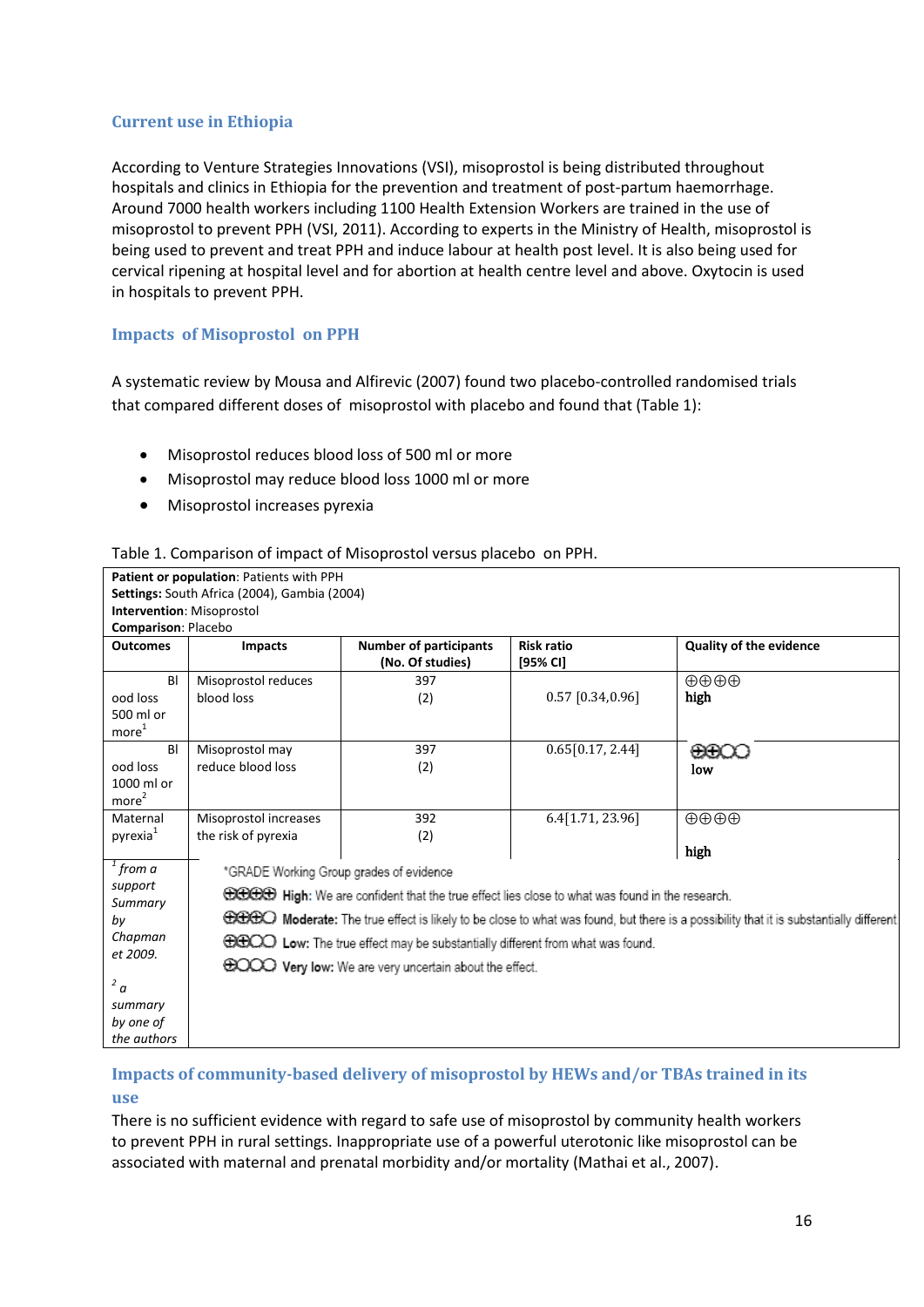However there are single studies which examined the use of community health workers in the distribution of misoprostol to prevent PPH. The following table summarizes some studies which used trained community health workers to distribute misoprostol to prevent PPH.

**Table 2. Single studies evaluating distribution of misoprostol by community health workers to prevent PPH.**

| Setting/Population/Intervention/<br>Comparison                                                                                                                                                      | Type of<br><b>Trained</b><br>Community                        | <b>No. Of Participants</b> | <b>Impacts/Conclusions</b>                                                                                                                                                               |
|-----------------------------------------------------------------------------------------------------------------------------------------------------------------------------------------------------|---------------------------------------------------------------|----------------------------|------------------------------------------------------------------------------------------------------------------------------------------------------------------------------------------|
|                                                                                                                                                                                                     | <b>Health</b><br>Worker                                       |                            |                                                                                                                                                                                          |
| Setting: Rural Tigrai, Ethiopia, (Prata et al.,<br>2009)<br>Population: women giving birth at home<br>Intervention: misoprostol<br><b>Comparison:</b> no misoprostol                                | <b>TBAs</b>                                                   | 966                        | Misoprostol reduced<br>cases referred for<br>additional uterotonics by<br>50%<br>TBAs trained in<br>misoprostol use can<br>correctly administer<br>misoprostol at the<br>community level |
| Setting: Rural India (Derman et al., 2006)<br>Population: women giving birth at primary<br>health care<br>Intervention: misoprostol<br>Comparison: placebo                                          | Auxiliary<br>nurse<br>midwives                                | 1620                       | Significant reduction of<br>PPH                                                                                                                                                          |
| Setting: Rural Banke, Nepal, (Rajbhandari, et<br>al., 2010)<br>Population: women given birth at home/<br>health facility<br>Intervention: misoprostol<br><b>Comparison:</b> pre-and posintervention | <b>FCHVs</b><br>(Female<br>Community<br>Health<br>Volunteers) |                            | Reduced mortality:<br>72/100000 in<br>misoprostol users vs<br>292/100000 among non<br>users<br>safe and acceptable for<br>community distribution                                         |
| Setting: Rural Chitral, Pakistan (Mobeen et<br>al., 2010)<br>Population: Women giving birth at home<br>Intervention: Misoprostol<br><b>Comparison: Placebo</b>                                      | <b>TBAs</b>                                                   | 1119                       | Reduces PPH by 24%<br>Can reduce PPH in<br>community setting                                                                                                                             |
| Setting: Rural Gambia (Walraven et al., 2005)<br>Population: women giving birth at home<br><b>Intervention</b> : Misoprostol<br><b>Comparison: Placebo</b>                                          | <b>TBAs</b>                                                   | 1229                       | Reduction in PPH but not<br>significant<br>Misoprostol promising in<br>the rural setting                                                                                                 |
| Setting: Rural Afghanistan, (Sanghvi et al.,<br>2010)<br>Population: Women giving birth at home<br>Intervention: Misoprostol<br><b>Comparison:</b> No misoprostol                                   | <b>CHWs</b>                                                   | 3187                       | Community distribution<br>of misoprotol is safe<br>acceptable feasible and<br>effective                                                                                                  |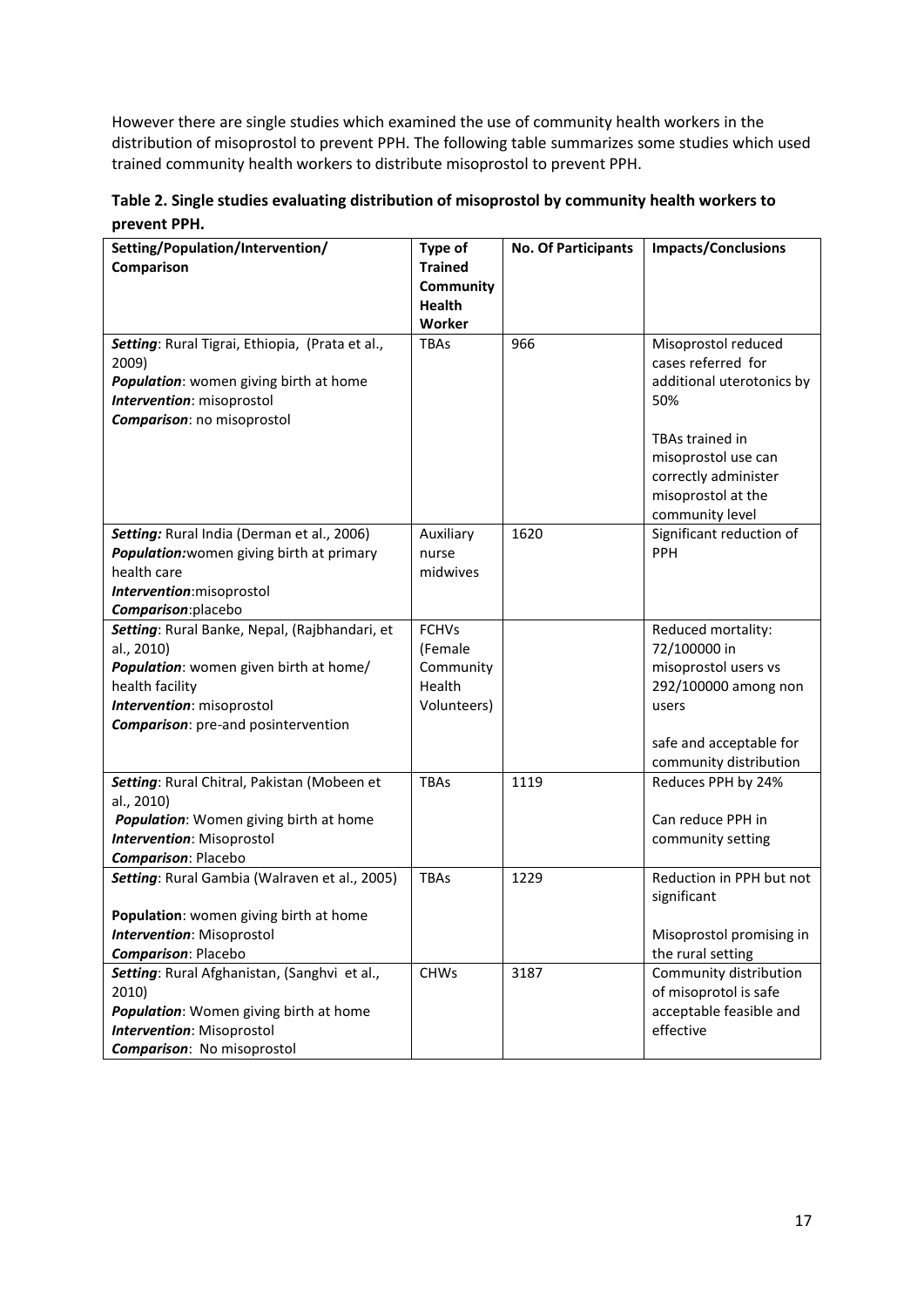#### **Applicability, equity, costs, monitoring and evaluation**

#### *Applicability*

There is currently insufficient evidence that misoprostol can be safely used by community health workers providers in non facility setting. Inappropriate use of misoprostol , especially before child birth, can be associated with severe maternal and perinatal morbidity or death (Mathai et al, 2007). To date there is no direct evidence that shows postpartum misoprostol reduces maternal mortality ( Hofmeyr et al.,2011). A systematic review by Mousa and Alfrevic (2007) has concluded that more research is needed before misoprostol can be recommended as a first-line drug treatment; to be sure that maternal mortality is not increased.

#### *Equity*

When community health workers are used to distribute misoprostol, poor, illiterate mothers in remote areas will have access to the drug raising equity in medical care (Rajbhandari et al., 2010; Sanghvi et al., 2010; Prata et al., 2009; Mobeen et al., 2010; Walraven et al., 2005).

#### *Costs*

A cost-effectiveness analysis on a hypothetical cohorts of 10, 000 pregnant women delivering at home in rural India has shown that misoprostol is a cost-effective maternal mortality intervention for home births (Sutherland and Bishai, 2009).

However, there are contradictory reports regarding the cost of misoprostol when compared with oxytocin in ampoules or in unijects. According to Mathai et al. (2007), at programme level, oxytocin with disposable syringes and needles is currently less expensive to procure than misoprostol in the dose used for PPH prevention. Increased incidence of sever PPH, need for additional uterotonics in case of use of misoprostol when compared with oxytocin for prevention of PPH have significant programmatic implications, especially in settings where anaemia is common and access to emergency obstetrics care is limited (Mathai et al., 2007). On the other hand, according to PATH (2008a), the cost of misoprostol tablets is generally less expensive than oxytocin in a standard syringe. Oxytocin in Uniject are also more expensive than misoprostol according to a consensus statement issued by the participants in the meeting on 'The Role of Utertonics in Reducing Postpartum Haemorrhage: What next?' The Hague, The Netherlands, 2011 (Anonymous, 2011).

#### *Monitoring and evaluation*

Since there is currently not sufficient evidence on safe use of misoprostol by community health workers (Mathai et al., 2007) future randomized controlled studies are required and should be large enough to assess maternal mortality and morbidity (Chapman et al.,2009).

**Policy Option 2. Delivery of oxytocin in Uniject TM injection by Extension Health Workers and/or Traditional Birth Attendants**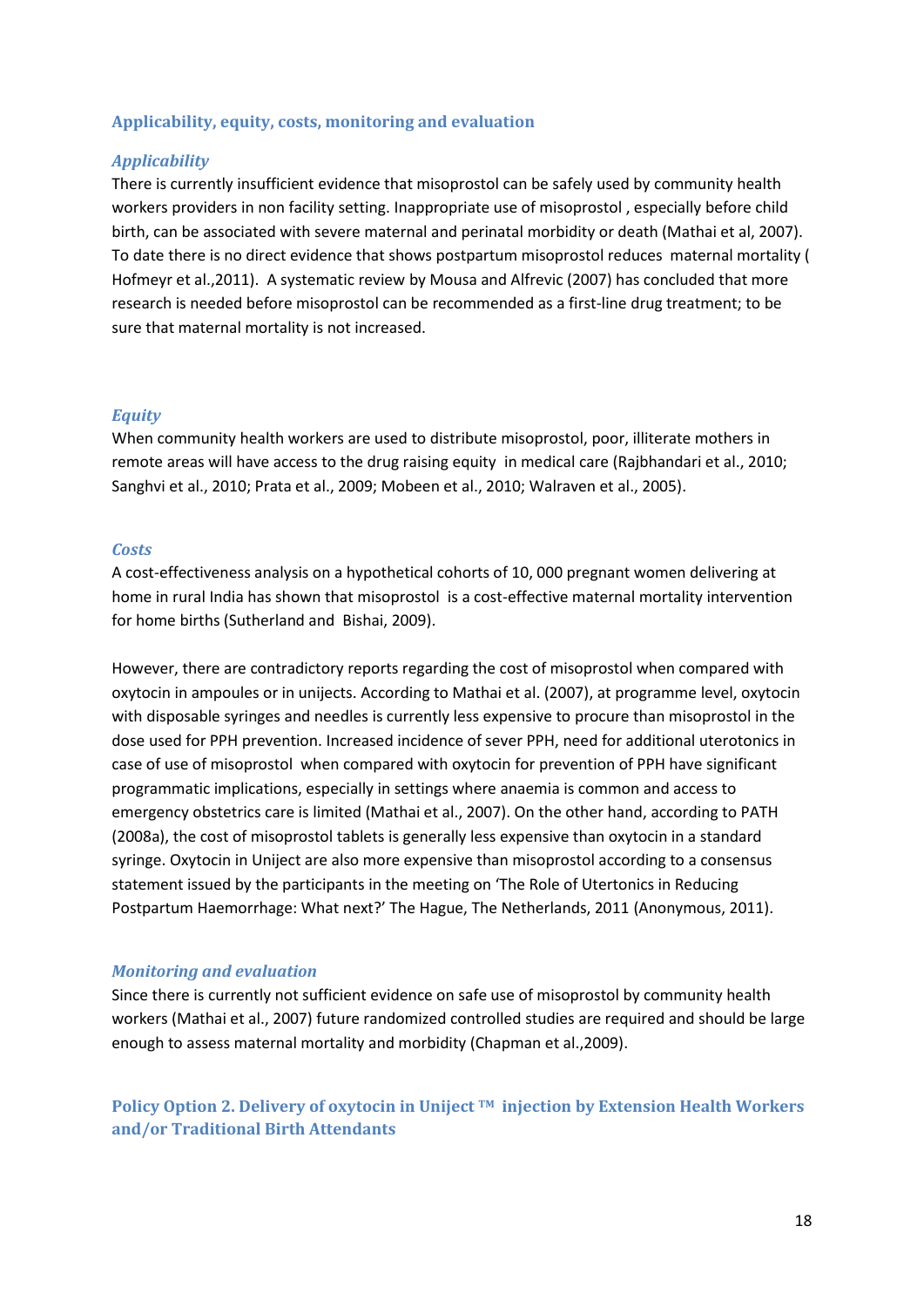Injectible oxytocin and ergot preparatons are the standard treatments for PPH and evidences show that injectable uterotonics are more effective than misoprostol in preventing both primary and sever PPH (Gulmezoglu et al., 2007).

Various studies have concluded that unijects<sup>TM</sup> have many advantages over the standard syringe both for care providers and recipients. Some of the advantages are (PATH, 2008b):

- Oxytocin in Uniject<sup>™</sup>can be used for facility and home births
- Oxytocin i Uniject  $TM$ can be used by both highly trained and less trained health care providers
- Oxytocin in Uniject  $TM$ can be used for AMTSL or, where skilled birth attendants are not available, can be offered by a health worker trained in in itse use for prevention of PPH
- Oxytocin in Uniject ™can be used for management and treatment of PPH
- Oxytocin in Uniject ™can be used in areas of limited health facility infrastructure and or health worker shortages
- Oxytocin in Uniject<sup>™</sup> ensures that the loaded syringe is available within one minute after birth of the baby

### *Impacts of oxytocin on PPH*

According to a systematic review by Gülmezoglu et al. (2007) there is moderate quality of evidence that injectable uterotonics perform better than misoprostol.

### **Table 3. Comparison of misoprostol versus injectable uterotonic s (Oxytocin, ergometrineoxytocin, and ergometrine) on PPH. (Summary by one the authors)**

| Patient or population: Women giving birth<br>Setting: Ghana, India, Turkey, Australia, Canada, United Kingdom, WHO, Nigeria, Hong Kong, France, Belgium, Zimbabwe.<br><b>Intervention: Misoprostol</b><br><b>Comparison: Injectable Uterotonics</b> |                                                                       |                                               |                               |                     |  |
|-----------------------------------------------------------------------------------------------------------------------------------------------------------------------------------------------------------------------------------------------------|-----------------------------------------------------------------------|-----------------------------------------------|-------------------------------|---------------------|--|
| <b>Outcomes</b>                                                                                                                                                                                                                                     | Impacts                                                               | Number of<br>participants (no. of<br>studies) | <b>Risk ratio</b><br>[95% CI] | Quality of Evidence |  |
| Blood loss 1000ml or<br>more                                                                                                                                                                                                                        | Injectable uterotonics<br>probably perform better<br>than misoprostol | 29042<br>(16)                                 | 1.32(1.16, 1.51)              | ⊕⊕⊕O<br>Moderate    |  |
| Blood loss 500ml or<br>more                                                                                                                                                                                                                         | Injectable uterotonics<br>probably perform better<br>than misoprostol | 27931<br>(16)                                 | ??                            | ⊕⊕⊕O<br>Moderate    |  |

Availing oxytocin as widely as possible is considered the primary aim for deliveries occurring outside hospitals at peripheral levels of the healthcare system or at home (GÜlmezoglue, 2007; WHO, 2006).

However, oxytocin in conventional injection (ampoules and needles) requires trained personnel for safe administration, sterile equipment for injection and special storage (refrigeration) to maintain stability especially in tropical climates in remote areas in low income countries. To address some of these problems and overcome the challenges facing immunization programs, using new technologies that deliver medications more easily and accurately in remote settings such as that of disposable prefilled syringes e.g. Uniject are being suggested (PATH, 2005).

### *Current use in Ethiopia*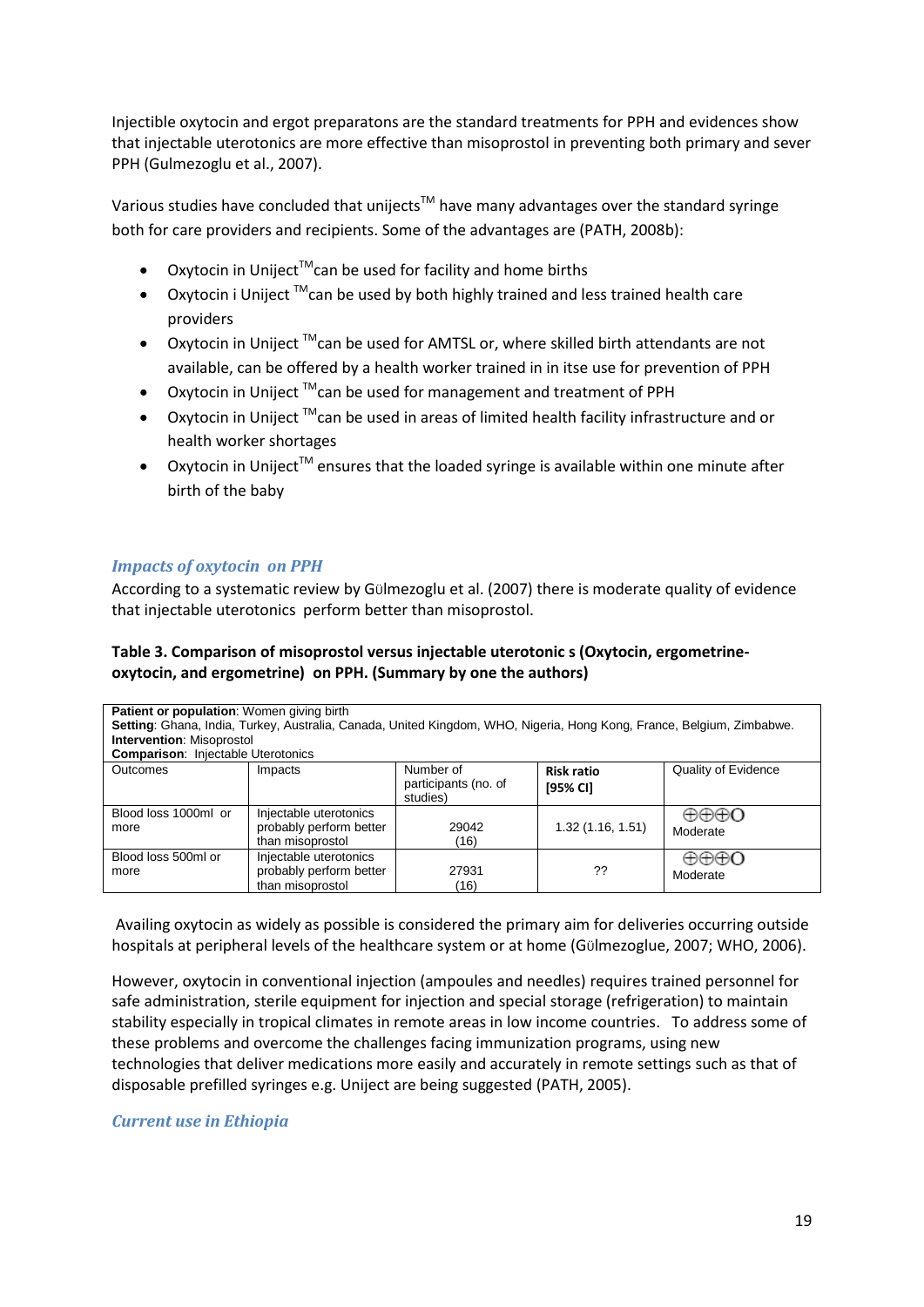There are no data on use of oxytocin in Uniject ™ by community health workers to prevent PPH in Ethiopia. However, there are reports and studies which concluded that community-based health workers can safely and effectively administer injectable contraceptives (Prata et al., 2011; WHO, 2009). In Ethiopia HEWs do provide injectable contraceptives using standard syringes (Prata et al., 2011) and vaccines using auto disposable syringes (Hoekstra et al., 2011).

### **Impacts of Delivery of oxytocin in Uniject TM injection by HEWs and/or TBAs trained in its use**

The World Health Organization estimates about 75% of injections given in some countries with syringes or needles are reused without sterilization raising the risk of transmitting blood born diseases (Hauri et al., 2004). The Uniject<sup>™</sup> device is a prefilled, non-reusable syringe, which ensures an accurate dose in a sterile device with minimal preparation and minimum waste (PATH, 2010). Besides its easy to use nature allows use by health workers who do not normally give injections such as trained community health workers and auxiliary nurses (PATHb, 2008). This easy to use feature of the Uniject<sup>™</sup> may greatly help births which occur out of health facilities or for homebirths. The introduction of Time-temperature Indicators (TTI) as part of the oxytocin Uniject  $^{TM}$  enables providers to immediately determine if oxytocin has been exposed to heat levels that will reduce its efficacy therefore facilitates outreach by making oxytocin in Uniject™ available for home births or in facilities that have no cold chain available (PATH, 2008b).

Some studies have evaluated the acceptability of using the Uniject™ device to deliver vaccines and drugs in difficult scenarios by community health workers. The following table summarizes evaluations of the Uniject<sup>TM</sup> device when used by community health workers both for oxytocin and vaccines in Unijects<sup>™</sup>.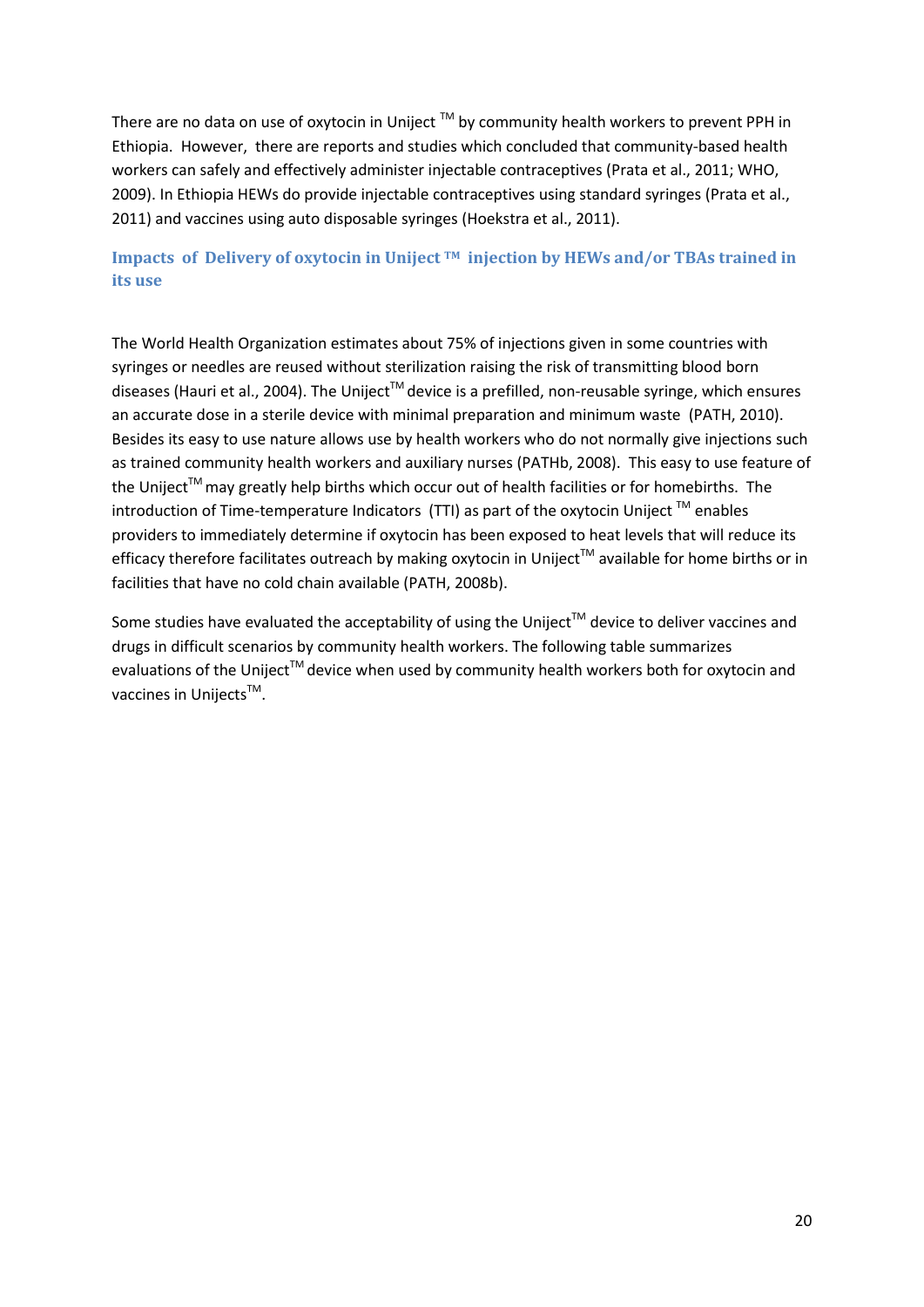| Drug/Vaccine          | Country                  | Care provider/setting    | <b>Impacts and conclusions</b> |
|-----------------------|--------------------------|--------------------------|--------------------------------|
| Oxytocin              | Mali (PATH, 2008c)       | Auxiliary midwives /     | PPH outcome not                |
|                       |                          | <b>Health Centres</b>    | significantly different        |
|                       |                          |                          | from oxytocin in               |
|                       |                          |                          | ampoules, Easy to use,         |
|                       |                          |                          | less time to train             |
|                       |                          |                          | providers, providers           |
|                       |                          |                          | easily evaluated whether       |
|                       |                          |                          | the drug was exposed to        |
|                       |                          |                          | extreme heat or not due        |
|                       |                          |                          | to TTI attached to the         |
|                       |                          |                          | Uniject™.                      |
| Oxytocin              | Indonesia (Tsu et al.,   | Village Midwives/home    | PPH not significantly          |
|                       | 2003)                    | births                   | different when                 |
|                       |                          |                          | compared with Oxytocin         |
|                       |                          |                          | in Ampoules, Easy to use,      |
|                       |                          |                          | Unijects™ preferred            |
|                       |                          |                          | than standard syringes         |
| <b>Tetanus Toxoid</b> | Bolivia (Quiroga et al., | <b>Traditional Birth</b> | Hi acceptability, reduced      |
|                       | 1998)                    | Attendents/home          | vaccine wastage                |
|                       |                          | births                   |                                |
| Hepatitis<br>B        | Indonesia (Sutanto et    | Village midwives/home    | Proper use of Uniject™,        |
| Vaccine               | al., 1999)               | births                   | higher acceptability of        |
|                       |                          |                          | the Uniject™ both by           |
|                       |                          |                          | providers and recipients       |

### **Table4. Studies on use of oxytocin in UnijectTM by community health workers to prevent PPH**

### **Applicability, cost, equity, monitoring and evaluation**

### *Applicability*

There are only two studies which evaluated the use of oxytocin in Uniject ™by trained community health workers in Mali ( PATH, 2008c) and Indonesia (Tsu et al., 2003 ), which concluded that they are more convenient to use by trained community health workers. Hence the need for piloting the use of oxytocin in Uniject<sup>™</sup> to determine settings which are optimal and to identify challenges that need to be addressed prior to widespread introduction (PATH, 2008a)

### *Cost*

Is addressed in the first option.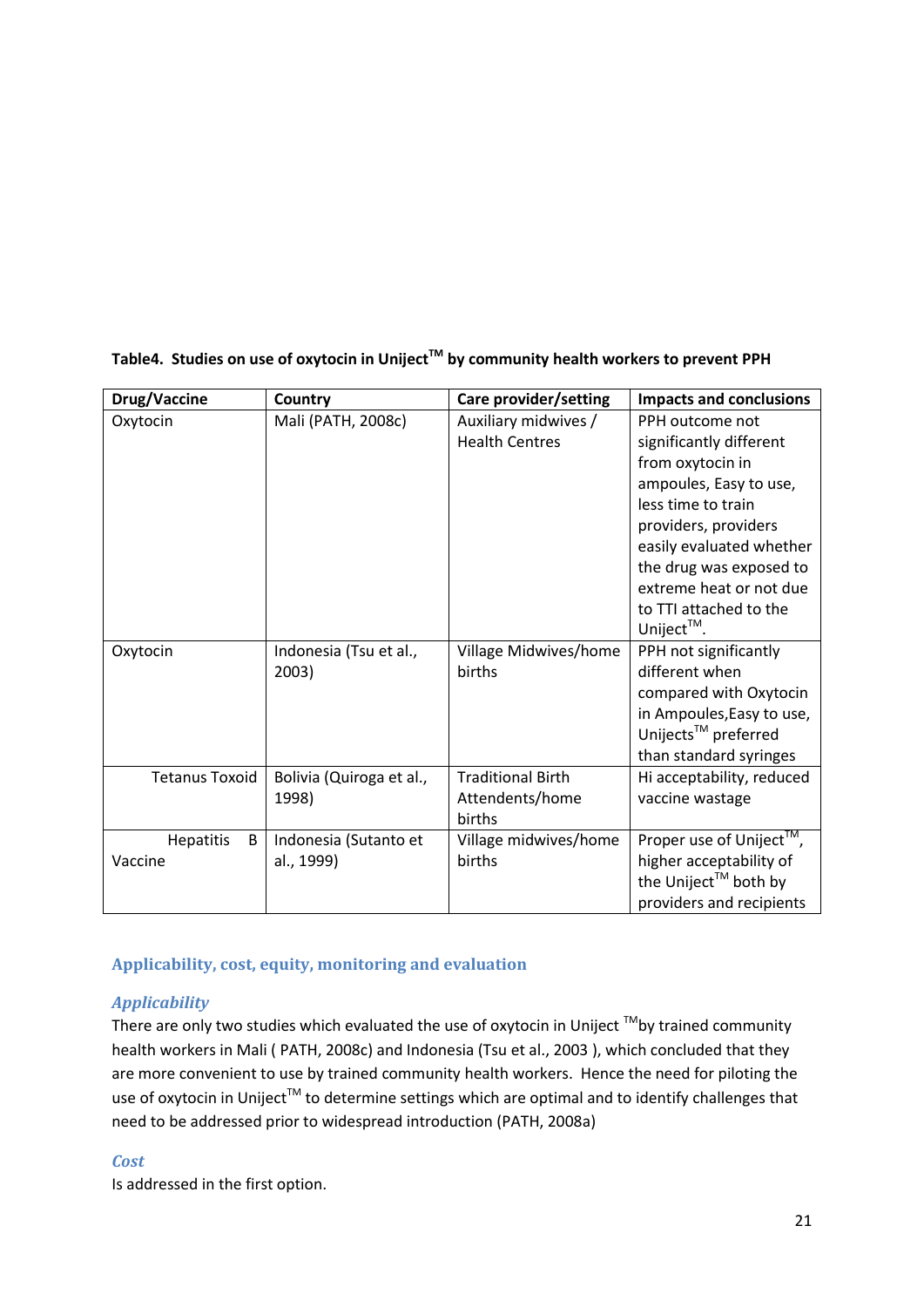### *Equity*

Use of oxytocin in<sup>TM</sup>s in the rural area potentially reduces inequities.

### *Monitoring and Evaluation*

Since there is currently no sufficient evidence on use of oxytocin in Unijects™ for prevention of PPH by community health workers in rural settings future pilot studies and monitoring and evaluations are required.

# <span id="page-21-0"></span>**Implementation considerations**

Preventing PPH in rural Ethiopia through distribution of misoprostol or oxytocin in Uniject using HEWs or TBAs are two potential solutions that may be more feasible to scale up rapidly, in contrast to improving access to skilled birth attendance at well-equipped facilities. Implementing both options requires other changes, including policy changes. Strategies for implementing the options should take advantage of factors that enable their implementation as well as addressing barriers.

This policy brief was prepared upon the request of the Federal Ministry of Health of Ethiopia. Other enablers of prevention of PPH in rural Ethiopia include:

- Strong political commitment from the government for MCH care
- Major funding opportunities and public-private sector collaboration globally
- There are more than 30 thousand health extension workers who work at the grass root level who can be used for both options
- A number of global and local partners and civil society organizations work on prevention of PPH.
- The number of skilled health workers is on the rise in Ethiopia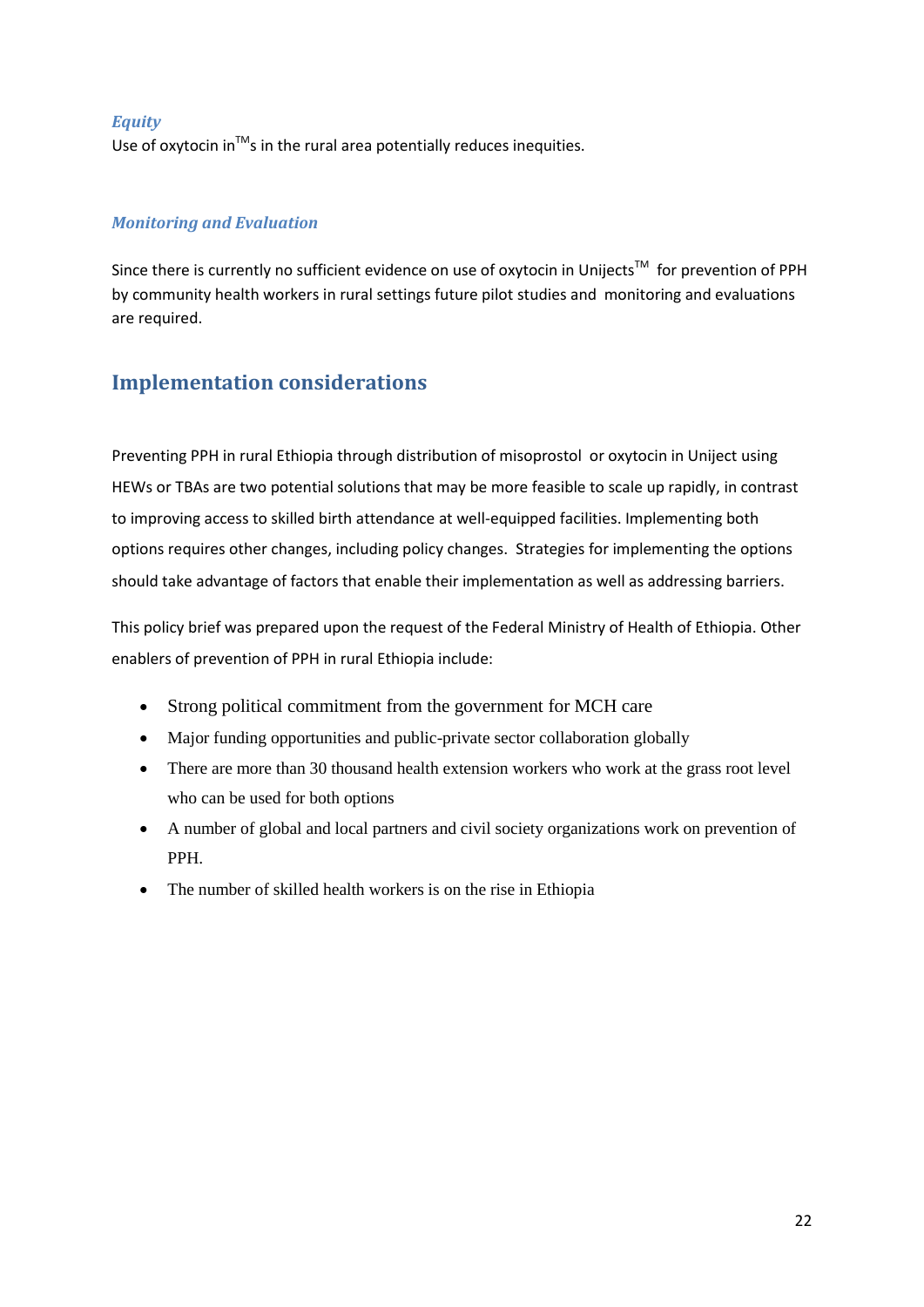**Option 1: Community-based delivery of misoprostol by HEWs and/or TBAs trained in its use**

| <b>Barriers</b>                                  | Description                                                                                                                                                                                                                     | Strategies for implementation                                                                                                                                                                                                                      |
|--------------------------------------------------|---------------------------------------------------------------------------------------------------------------------------------------------------------------------------------------------------------------------------------|----------------------------------------------------------------------------------------------------------------------------------------------------------------------------------------------------------------------------------------------------|
| Misuse of misoprostol<br>Inadequate logistics    | Can be used outside the<br>intended purpose (PPH): for<br>labor induction and intrauterine<br>fetal death (IUFD) which could<br>result in uterin rapture when<br>taken in high incorrect doses<br>Poor road infrastructure, and | Develop clinical protocols for misoprostol<br>use for PPH prevention and treatment,<br>for labor induction and IUFD.<br>Use experiences for vaccination programs                                                                                   |
|                                                  | poor setting for procurement in<br>remote areas                                                                                                                                                                                 |                                                                                                                                                                                                                                                    |
| <b>Financial constraints</b>                     | Training HEWs and TBAs, cost of<br>drug, procurement, and<br>coordination incur additional<br>costs.                                                                                                                            | -Resources mobilisation through<br>coordination of governmental and non-<br>governmental organizations<br>-Establishing rural community-based<br>health insurance system<br>-Innovative public-private partnership<br>models (Prata et al., 2011)  |
| Shortage of TBAs                                 | Available number of TBAs is not<br>adequate                                                                                                                                                                                     | Train and deploy more TBAs based on<br>local need                                                                                                                                                                                                  |
| Lack of institutional<br>arrangements for TBAs   | TBAs are outside the public<br>health system                                                                                                                                                                                    | A new policy which includes TBAs in the<br>country's public health system                                                                                                                                                                          |
| Burn-out of HEWs (Prata<br>et al., 2011)         | There are 16 health packages<br>for two HEWs                                                                                                                                                                                    | Redesign of HEW programmes to ensure<br>reasonable expectations of HEWs,<br>adequate support and appropriate<br>motivation, use additional human<br>resources such as Community-based<br>reproductive health agents (CBRHs)[Prata<br>et al., 2011] |
| No direct evidence on its<br>impact on mortality | There is scarcity of data on<br>misoprostol's impact on<br>mortality                                                                                                                                                            | include monitoring and evaluation<br>components in pilot programes                                                                                                                                                                                 |

### Table 6. **Barriers to the use of HEWs and TBAs to distribute misoprostol at community level.**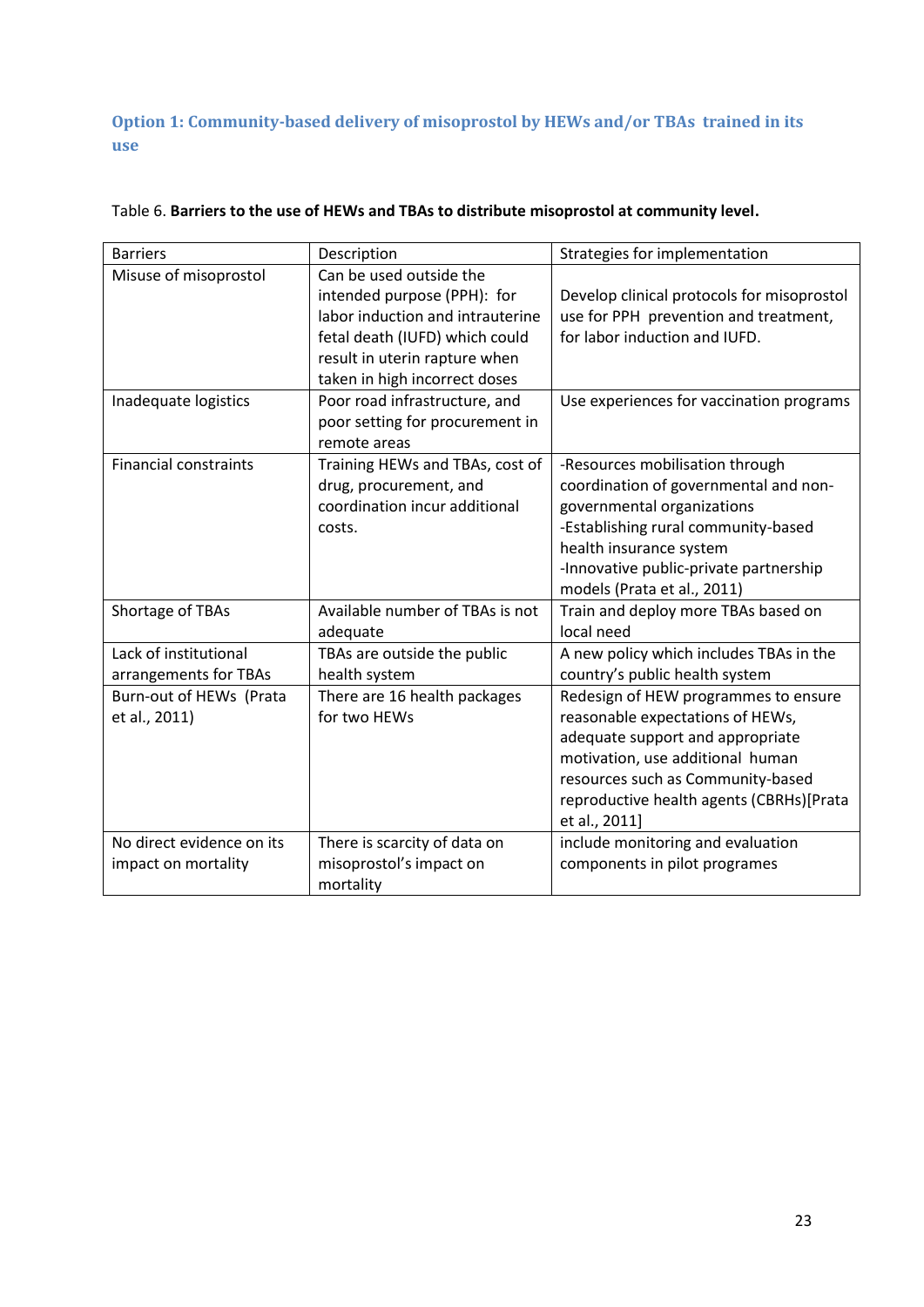# **Option 2: Delivery of oxytocin in UnijectTM injection by HEWs and/or TBAs**

# Table 7. **Barriers to the use of HEWs and TBAs to administer oxytocin in UnijectTM at the community level**

| <b>Barriers</b>             | Description                      | Strategies for implementation                     |
|-----------------------------|----------------------------------|---------------------------------------------------|
| Instability of oxytocin in  | Oxytocin is not stable at        | -Use the experience of cold                       |
| warmer areas of the country | temperatures above 30°C if not   | chain management for                              |
|                             | used for more than one year      | immunization programmes to                        |
|                             | (PATH, 2004)                     | ensure a more stable                              |
|                             |                                  | environment for Uniject                           |
|                             |                                  | oxytocin <sup>™</sup> (Mathai et al., 2007)       |
|                             |                                  | in warmer part of the country.                    |
|                             |                                  | -Using oxytocin in cooler parts                   |
|                             |                                  | of Ethiopia. Majority of                          |
|                             |                                  | Ethiopians, 89 %, live in                         |
|                             |                                  | altitudes above 1500 masl                         |
|                             |                                  | whose temperature is a                            |
|                             |                                  | maximum of around 20 <sup>°</sup> C               |
|                             |                                  | (Appendix 2) [Anonymous,                          |
|                             |                                  | 1991], a temperature which                        |
|                             |                                  | can keep oxytocin stable for                      |
|                             |                                  | around two years (PATH,                           |
|                             |                                  | 2004), reducing for the need of                   |
|                             |                                  | a cold chain in much of<br>Ethiopia.              |
|                             |                                  |                                                   |
|                             |                                  |                                                   |
| No policy allowing HEWs and | HEWs are allowed to provide      | Developing a new policy which                     |
| TBAs to administer oxytocin | only vaccines and injectable     | allows community health                           |
| injections                  | contraceptives (Prata et         | workers to administer                             |
|                             | al.,2011).                       | injections other than vaccines                    |
|                             |                                  | and injectable contraceptives                     |
|                             |                                  | (Task shifting policy) (Sutanto<br>et al., 1990). |
|                             |                                  |                                                   |
|                             |                                  | There are evidences which                         |
|                             |                                  | support community health                          |
|                             |                                  | workers can safely and                            |
|                             |                                  | effectively administer injections                 |
|                             |                                  | (WHO, 2009)                                       |
| Lack of skilled manpower to | Ethiopia has a critical shortage | Developing a new policy which                     |
| administer injections       | of skilled health workforce      | allows community health                           |
|                             | (AHWO, 2010). HEWs are           | workers to administer                             |
|                             | allowed to provide only          | injections other than vaccines                    |
|                             | vaccines and injectable          | and injectable contraceptives                     |
|                             | contraceptives (Prata et         | (Task shifting policy) (Sutanto                   |
|                             | al.,2011).                       | et al., 1990).                                    |
|                             |                                  | There are evidences which                         |
|                             |                                  | support community health                          |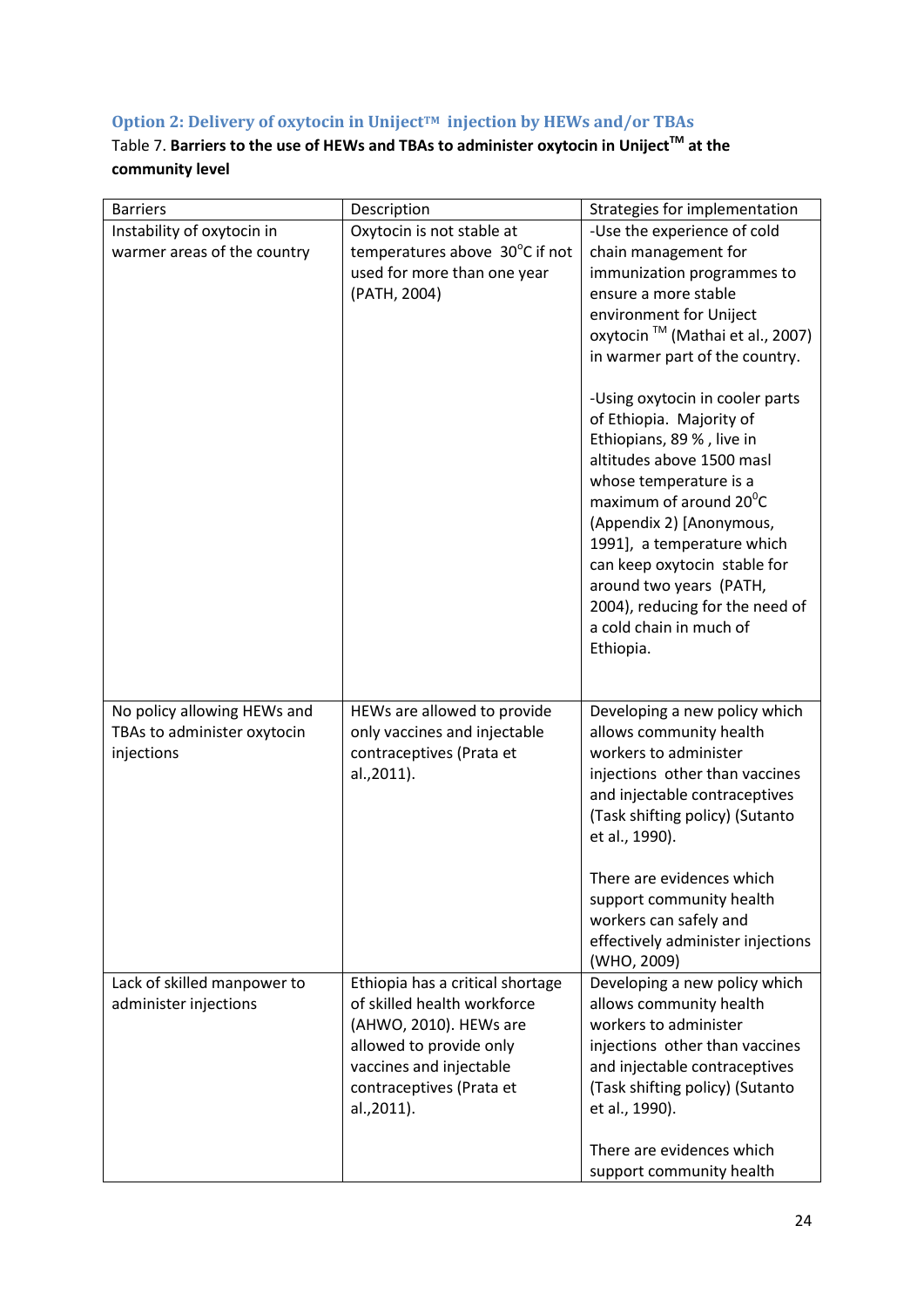|                               |                                  | workers can safely and            |
|-------------------------------|----------------------------------|-----------------------------------|
|                               |                                  | effectively administer injections |
|                               |                                  | (WHO, 2009)                       |
| Waste management could be a   | Used injection devices could     | West disposable issues must be    |
| problem                       | pose significant potential risks | planned and addressed             |
|                               | for communities and the          | adequately at the community       |
|                               | environment                      | level                             |
| Oxytocin in Unijects™ are not |                                  | Well designed field trials and    |
| commercially available        |                                  | followed by purchase              |
|                               |                                  | agreement with companies          |
| <b>Burn-out of HEWs</b>       | There are 16 health packages     | Redesign of HEW programmes        |
|                               | for two HEWs                     | to ensure reasonable              |
|                               |                                  | expectations of HEWs,             |
|                               |                                  | adequate support and              |
|                               |                                  | appropriate motivation            |
| Shortage of TBAs              | Available number of TBAs is not  | Train and deploy more TBAs        |
|                               | adequate                         | based on local need               |
| Shortage of TBAs              | Available number of TBAs is not  | Train and deploy more TBAs        |
|                               | adequate                         | based on local need               |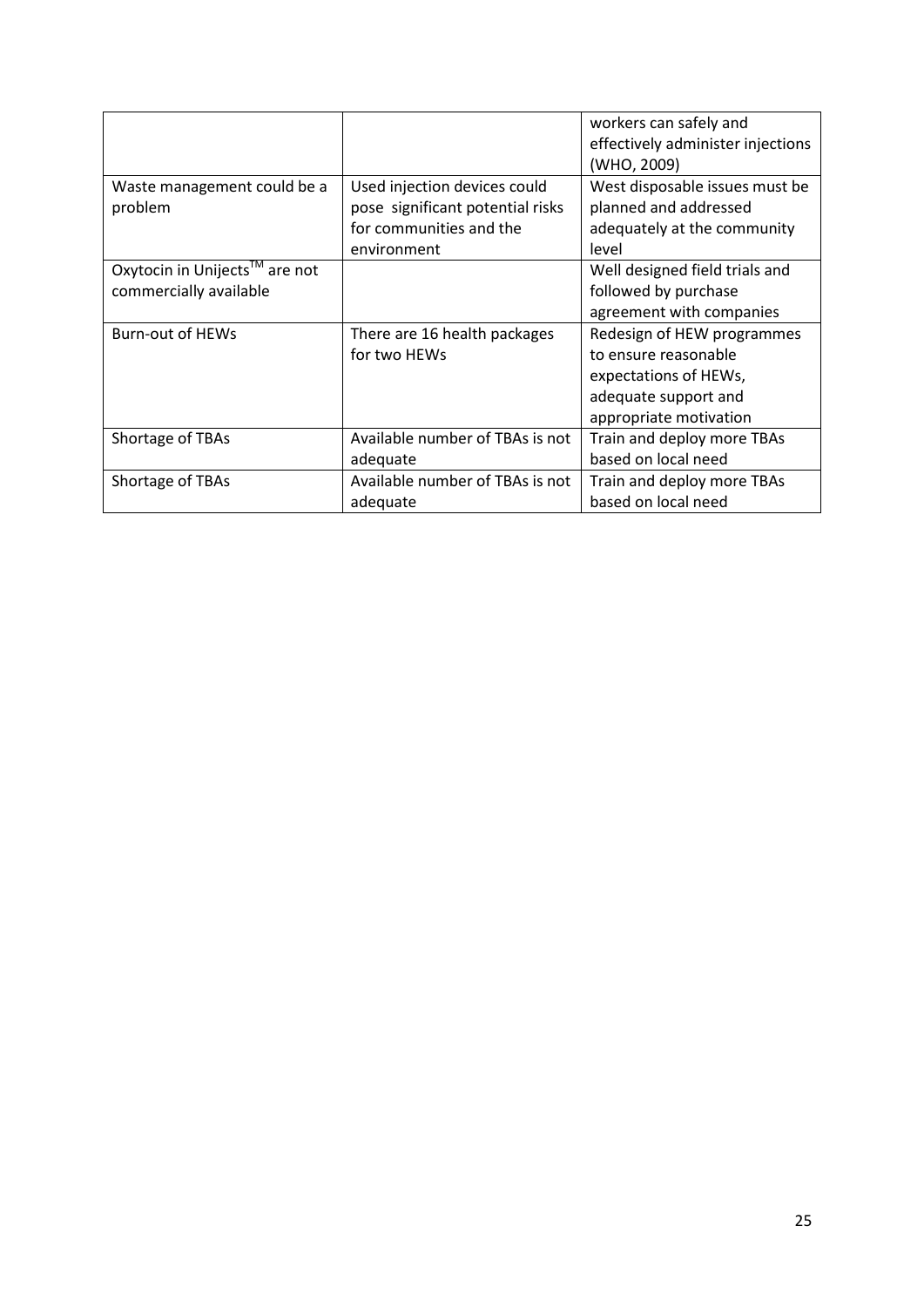# <span id="page-25-0"></span>**Next steps**

The aim of this policy brief is to foster dialogue and judgements that are informed by the best available evidence. The intention is *not* to advocate specific options or close off discussion. Further actions will flow from the deliberations that the policy brief is intended to inform. These might include:

- Careful consideration of the need for community-based delivery of misoprostol by HEWs and/ or TBAs to prevent PPH in rural Ethiopia.
- Careful consideration of the need for community-based delivery of oxytocin in Uniject by HEWs and/ or TBAs to prevent PPH in rural Ethiopia.
- Consideration of research parallel to implementation of misoprostol and oxytocin in Uniject programs which can address safety/efficacy at the community level
- Monitoring and evaluation of the suggested policy options and implementation strategies
- Consideration of developing simple and concise guidelines

However, we are not prescribing these policy options as the only available means to the ministry of health. But we are trying to put these available options to consider in that sense.

# <span id="page-25-1"></span>**Contributions of authors**

All of the authors contributed to the policy brief.

### <span id="page-25-2"></span>**Competing interests**

None known

### <span id="page-25-3"></span>**Acknowledgements**

This policy brief was prepared with support from the "Supporting the use of research evidence (SURE) for policy in African health systems project. SURE is funded by the European Commission's Seventh Framework Programme (Grant agreement number 222881). The funder did not have a role in drafting, revising or approving the content of the policy brief. Andy Oxman, principal investigator of the SURE project, guided the preparation of the policy brief. Susan Munabi-Babigumira has also enriched the manuscript through her invaluable comments.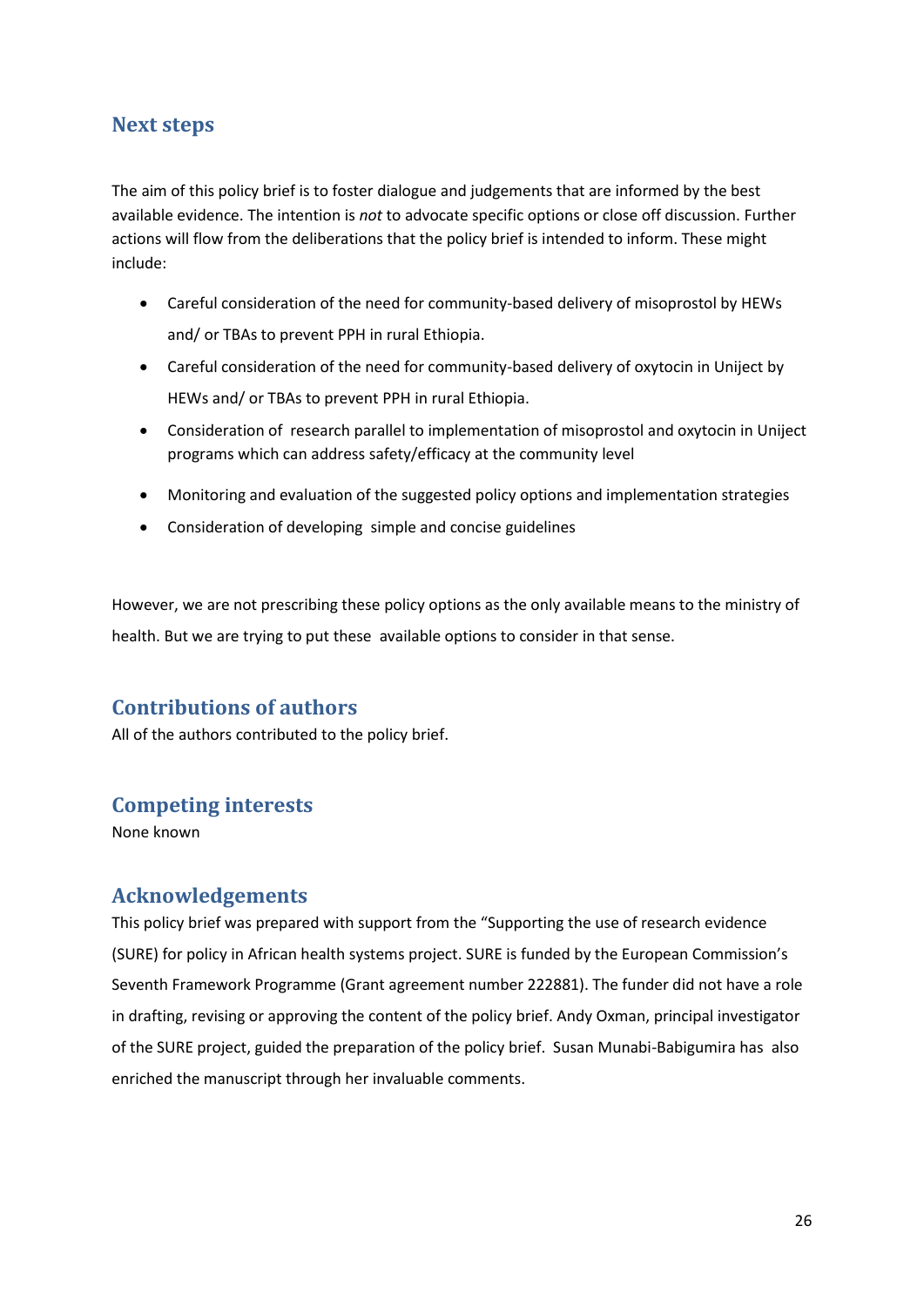### **References**

<span id="page-26-0"></span>Abou Zhar, C. & Royston, E. (1991). Maternal mortality: a global factbook. Geneva:WHO, 1991.

- AHWO (2010). Human Resource for Health Country Profile Ethiopia. African Health Workforce Observatory.
- Anonymous (2011). Uterotonic Research and Policy for Reducing Mortality and Morbidity Related to Postpartum Haemorrhage. A consensus statement issued by the participants in the meeting on 'The Role of Uterotonics in Reducing Postpartum Haemorrhage: What next? The Hague, The Netherlands, 4-5 October2011.
- Anonymous (1991). Ethiopia Size, Distribution, and Growth Population. www.mongabay.com/history/ethiopia/ethiopiasize, distribution, and growth population.html
- Chapman E, Mignini L, Abalos E (2009). Should misoprostol be used for treatment of primary postpartum haemorrhage? A SUPPORT smmary of a systematic review. January / [www.support-collaboration.org/summaries.htm](http://www.support-collaboration.org/summaries.htm)
- CSA, ORC MACRO (2012). Ethiopia Demographic and Health Survey 2011. ORC and Macro**.** Addis Ababa & Maryland.
- Davies N, Longstreth, J, Jamali, F (2001). Misoprostol therapeutics revisited. *Pharmacotherapy*, **21**:60-73.
- Fernandez MM, Coeytaux F, Ponce de León RG, Harrison, DL (2009). Assessing the global availability of misoprostol. International Journal of Gynecology and Onstetrics, 105, 180-186.
- GHWA and WHO (2008). Country case study. Ethiopia's human resources for health programme**.** Global Health Workforce Alliance, GHWA.
- Gϋlmezoglu AM, Forna, F, Villar J, Hofmeyr GJ (2007). Prostaglandins for preventing poatpartum haemorrhage. Cochrane Database of Systematic Reviews, Issue 3. Art. No.: CD000494.pub3.
- Gϋlmezoglu AM, Villar, J., Ngoc, NT., Piaggio, G., Carroli, G., Adetoro, L., Abdel-Aleem, H et al., (2001). WHO multicentre randomised study of misoprostol in the management of the third stage labour**.** *Lancet*, **358**:689-695.
- Haidar JA, Pobocik RS (2009). Iron deficiency anemia is not a rare problem among women of reproductive ages in Ethiopia: a community based cross sectional study. *BMC Blood Disorders*, 9:7
- Hauri AM, Armstrong GL, Hutin YJ. (2004). The global burden of diseases attributable to contaminated injections given in health care settings. *International Journal of STD & AIDS*, 15,7-16.
- Hofmeyr, GJ, Gulmezoglu AM, Novikova N. Postpartum misoprostol for preventing maternal mortality and morbidity. Cochrane Database of Systematic Reviews 2011, Issue 2. Art. No.:CD008982. Doi:10.1002/14651858. CD008982.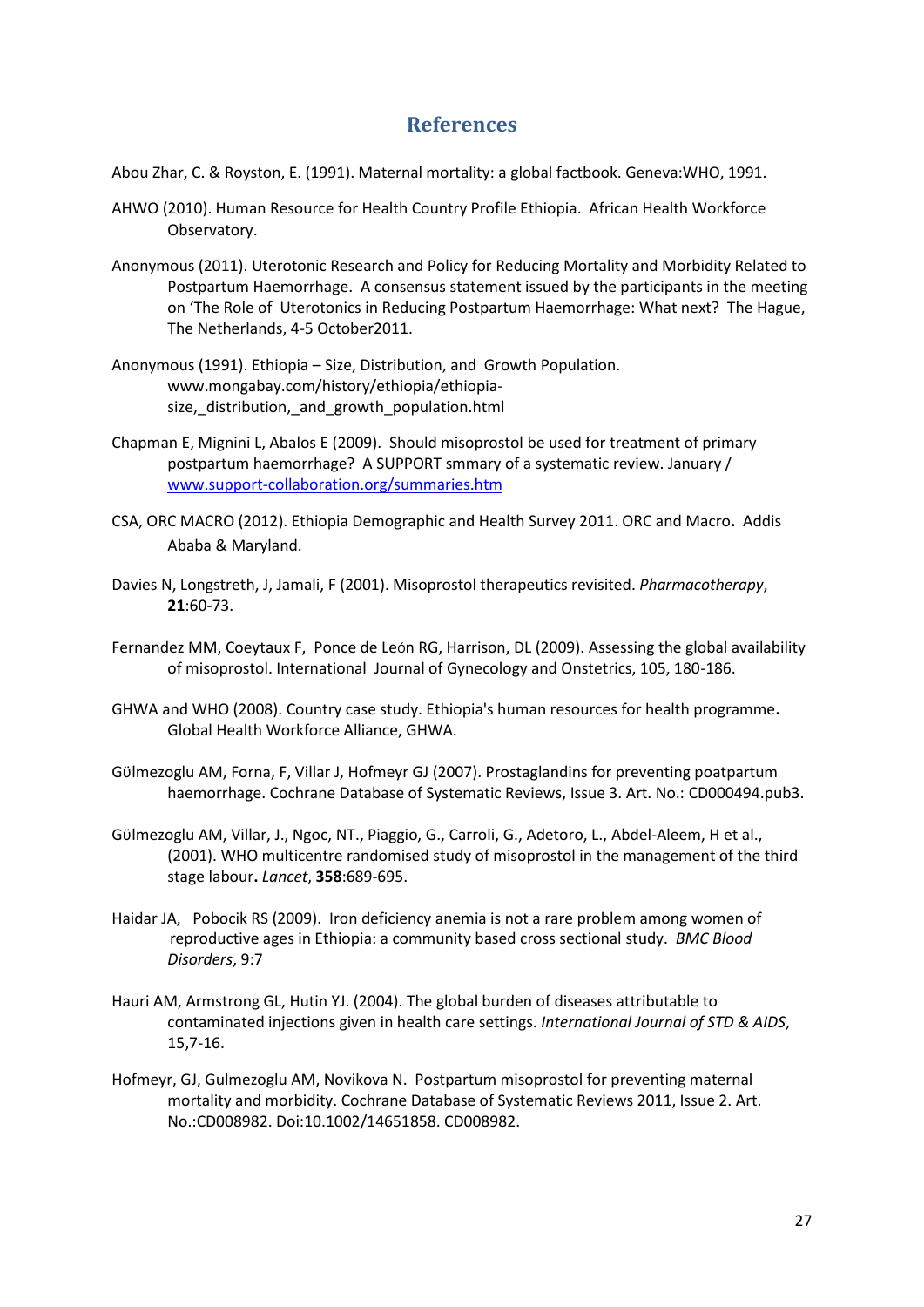- Hogerzeil, H.V. Walker, G.J. 1996. Instability of (methyl)ergometrine in tropical climates: an overview. European J. Obstet Gynecol Repord Biol; 69:25-29.
- Hoekstra E J, ,van den Ent MMVX, Dao H, Khalaf H, and Salovaara A. (2011). *The Journal of Infectious Diseases*, 204:S190–S197.
- ICM and IFGO: Prevention and treatment of post-partum haemorrhage: New advances for low resource settings**.** *International Journal of Obstetrics and Gynaecology* 2007, **97**:160-163.

Khan, K. S., Wojdyla, D., Say, L., Gulmezoglu, A. M., Van Look, P. F. A. (2006). WHO analysis of causes of maternal death: a systematic review. *Lancet,* 367, 1066-1074.

- Mathai M, Gulmezoglu, A M and Hill S. (2007). Saving women's lives: evidence-based recommendations for the prevention of postpartum haemorrhage. Bulletin of the World Health Organization, 85,322-323.
- Miller S, Lester, F., Hensleigh, P.: Prevention and Treatment of Postpartum Hemorrhage: New Advances for Low-Resource Setting**.** *J Midwifery Womens Health* 2004, **49**:283-292.
- Mobeen N, J Durocher, NF Zuberi, N Jahan, J Blum, S Wasim, G Walraven, and J Hatcher (2010). Administration of misoprostol by trained traditional birth attendants to prevent postpartum haemorrhage in homebirths in Pakistan: a randomised placebo-controlled **trial.** *BJOG: An International Journal of Obstetrics and Gynaecology*.
- MOH: Reproductive Health Strategy of Ethiopia: 2016-2015. In*.* Addis Ababa: Ministry of Health of Ethiopia; 2006.
- Mousa, H. A. & Alfirevic, Z. (2007). Treatment for primary postpartum haemorrhage. Cochrane Database of Systematic Reviews, Issue 1. Art. No.: CD003249. DOI:10.1002/14651858.CD003249. pub2.
- Norman J, Thong, KJ, Baird, DT: Uterine contractility and induction of abortion in early pregnancy by misoprostol and mifepristone**.** *Lancet* 1991, **338**:1233-1236.
- PATH (2010). Technology Solutions for Global Health. Seattle.
- PATH (2008a). POPPHI. Selection of uterotonic drugs in tropical climates. Seattle.
- PATH (2008b). Introducing Oxytocin in the Uniject™Device: An Overview for Decision Makers.Seattle.
- PATH (2008c). Pilot use of oxytocin in a Uniject ™ device for AMTSL in Mali: Evaluation of the safety and feasibility of a new delivery technology. Seattle.
- PATH (2005). A Health Tech Historical Profile: The Uniject Device. Seattle.
- PATH (2004). Oxytocin in Uniject: Critical Path to Commercialization. Seattle.
- Prata N, Gessessew, A., Abraha, A.K., Holston, M. and Potts, M. (2009). Prevention of postpartum hemorrhage: options for home births in rural Ethiopia**.** *African Journal of Reproductive Health*, **13**(2):87-95.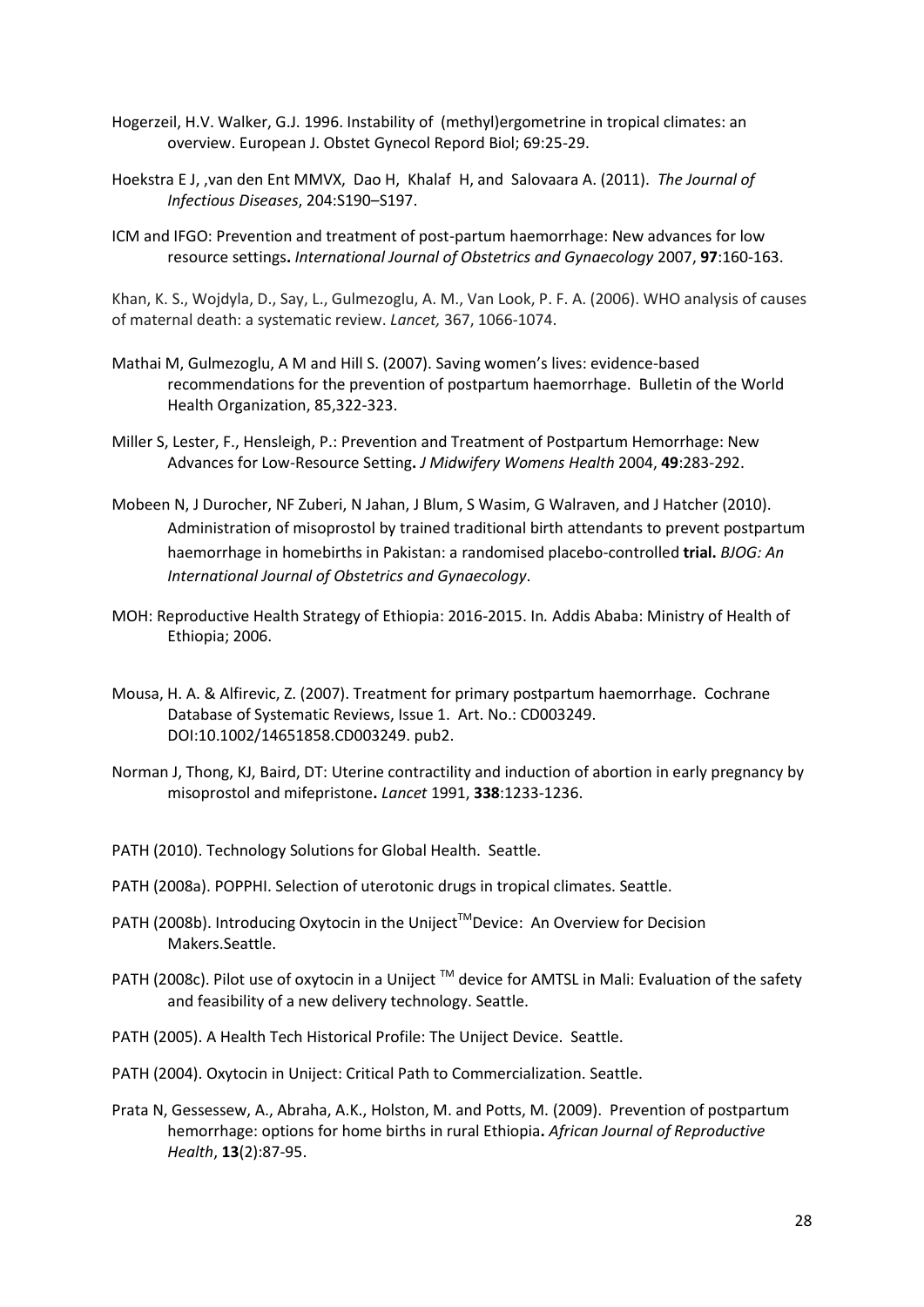- Prata N, Gessessew A, Cartwright A., Carthwright A., and Fraser A. (2011). Provision of injectable contraceptives in Ethiopia through community-based reproductive health agents. *Bulletin of the World Health Organization*, **89**, 556-564.
- POPPHI (2006). Ethiopia: Special Initiative to Reduce Postpartum Hemorrhage[. www.prime2.org](http://www.prime2.org/)
- Population Census Commission (2008). Summary and Statistical Report of the 2007 Population and Housing Census. Federal Democratic Republic of Ethiopia.
- [Quiroga R,](http://www.ncbi.nlm.nih.gov/pubmed?term=%22Quiroga%20R%22%5BAuthor%5D) [Halkyer P,](http://www.ncbi.nlm.nih.gov/pubmed?term=%22Halkyer%20P%22%5BAuthor%5D) [Gil F,](http://www.ncbi.nlm.nih.gov/pubmed?term=%22Gil%20F%22%5BAuthor%5D) [Nelson C,](http://www.ncbi.nlm.nih.gov/pubmed?term=%22Nelson%20C%22%5BAuthor%5D) [Kristensen D](http://www.ncbi.nlm.nih.gov/pubmed?term=%22Kristensen%20D%22%5BAuthor%5D)**.** (1998). A prefilled injection device for outreach tetanus immunization by Bolivian traditional birth attendants. *Rev Panam Salud Publica*. 4, 20-25.
- Rajbhandari S, Hodgins, S, Sangvi H, McPherson R, Prdhan YV, Baqui AH. (2010). Expanding utertonic protection following childbirth through community-based distribution of misoprostol: operations research study in Nepal. International Journal of Gynecology and Obstetrics, 108,282-288.
- Sanghvi H, Ansari, N., Prata, N. J. V., Gibson, H., Ehsan, A. T. and Smith, J. M. (2010). Prevention of postpartum hemorrhage at home birth in Afghanistan. *International Journal of Obstetrics and Gynaecology*, **108**:276-281.
- Sutanto A., Suarnawa, I. M., Nelson, C.M. , Stewart, T., Soewarso, T. I. (1999). Home delivery of heat-stable vaccines in Indonesia: outreach immunization with a prefilled, single-use injection device. *Bulletin of the World Health Organizaton*, 77, 119-126.
- Sutherland T, and Bishai, D.,: Cost-effectiveness of misoprostol and prenatal iron supplementation as maternal mortality interventions in home births in rural India**.** *International Journal of Obstetrics and Gynaecology* 2009, **104**:189-193.
- Tsu VD, Sutanto A, Vaidya K, Coffey P, Widjaya A. (2003). Oxytocin in prefilled Uniject injection devices for managing third-stage labor in Indonesia*. Int J Gynaecol Obstet*, 83, 103-111.
- USAID (2005). Maternal and Neonatal Program Effort (MNPI). Ethiopia.
- VSI (2010). [www.vsinnovations.org/ethiopia-pph-dissemination](http://www.vsinnovations.org/ethiopia-pph-dissemination)
- VSI (2011). Teach Traditional Ethiopian Midwives to Save Lives. www.globalgiving.org/projects/save-mothers-lives-in-ethiopia/updates/?pageNo=0
- Walraven G, Blum, J., Dampha, Y., Sowe, M., Morison, L., Winikoff, B., and Sloan, N.: Misoprostol in the management of the third stage of labour in the home delivery setting in rural Gambia: a randomised controlled trial**.** *BJOG: An International Journal of Obstetrics and Gynaecology*  2005, **112**:1277-1283.
- WHO (1993). Stability of injectable oxytocics in tropical climates: results of field surveys and simulation studies on ergometrine, methylergometrine and oxytocin. WHO/DAP/93.6
- WHO (2003). Managing Complications in Pregnancy and Childbirth. Maternal Mortality in 2000: Estimates developed by WHO, UNICEF and UNFPA. Geneva: World Health Organization.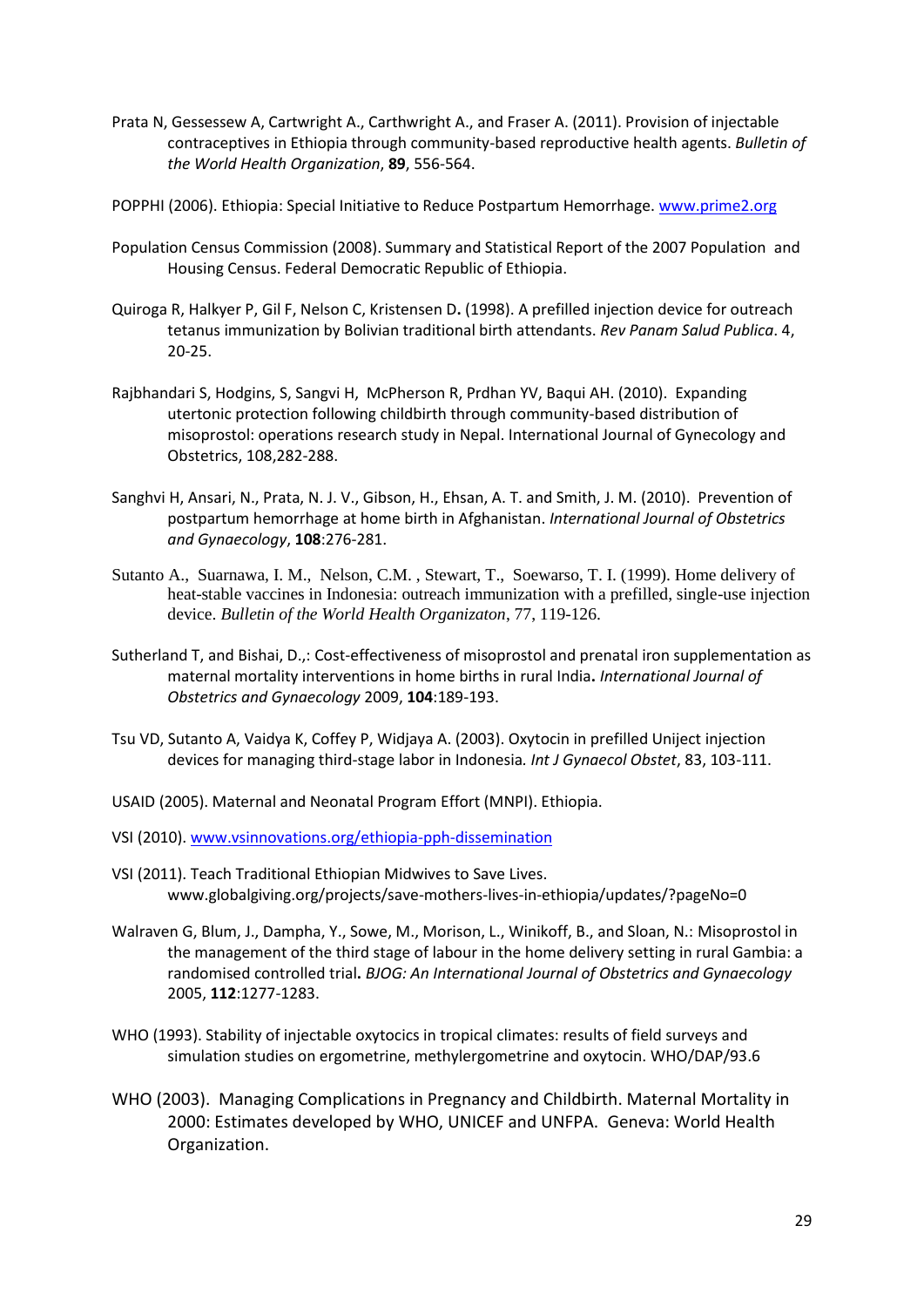- WHO (2006). WHO Recommendations for the Prevention of Postpartum Hemorrhage. WHO/MPS/07.06
- WHO (2007). WHO Recommendations for the Prevention of Postpartum Haemorrhage In*.* Geneva: World Health Organization.
- WHO (2009). Community-based health workers can safely and effectively administer injectable contraceptives. Conclusions from a Technical Consultation. Unpublished document.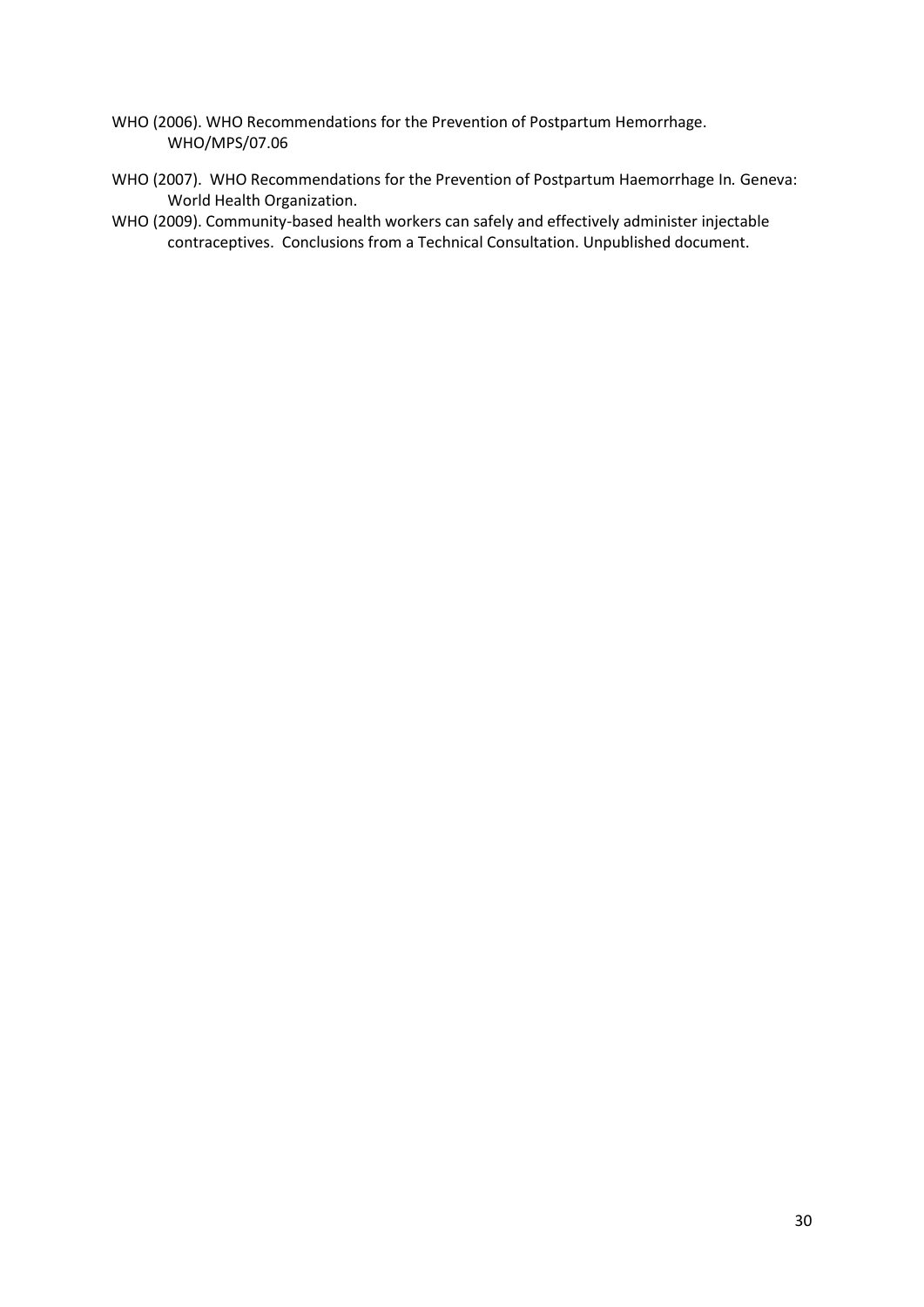# <span id="page-30-0"></span>**Appendices**

Appendix 1. How this policy brief was prepared

<span id="page-30-1"></span>The methods used to prepare this policy brief are described in detail elsewhere. Vi, Vili, Vili....

The problem that the policy brief addresses was clarified iteratively through discussion among the authors, review of relevant documents and research. Research describing the size and causes of the problem was identified by reviewing government documents, routinely collected data, searching PubMed and Google Scholar, through contact with key informants, and by reviewing the reference lists of relevant documents that were retrieved.

Strategies used to identify potential options to address the problem included considering interventions described in systematic reviews and other relevant documents, considering ways in which other jurisdictions have addressed the problem, consulting key informants and brainstorming.

We searched electronic databases of systematic reviews, including: the Cochrane Library (CENTRAL, Cochrane Database of Systematic Reviews, Databse of Abstracts of Reviews of Effects) and supplemented these searches by checking the reference lists of relevant policy documents and with focused searches using PubMed, Google Scholar, and personal contacts to identify systematic reviews for specific topics. The final selection of reviews for inclusion was based on a consensus of the authors.

One of the authors extracted the key findings of each review, assessed the quality of the evidence, and summarised important information regarding the interventions, participants, settings and outcomes; and considerations of applicability, equity, economic consequences, and the need for monitoring and evaluation. The quality of the evidence was assessed based on the GRADE approach and the key findings were expressed consistently so as to reflect the quality of evidence, using the approach developed for Cochrane plain language summaries. Vii

Potential barriers to implementing the policy options were identified by brainstorming using a detailed checklist of potential barriers to implementing health policies. Implementation strategies that address identified barriers were identified by brainstorming and reviewing relevant documents. Systematic reviews of relevant implementation strategies were identified using the databases listed above for finding reviews of the policy options.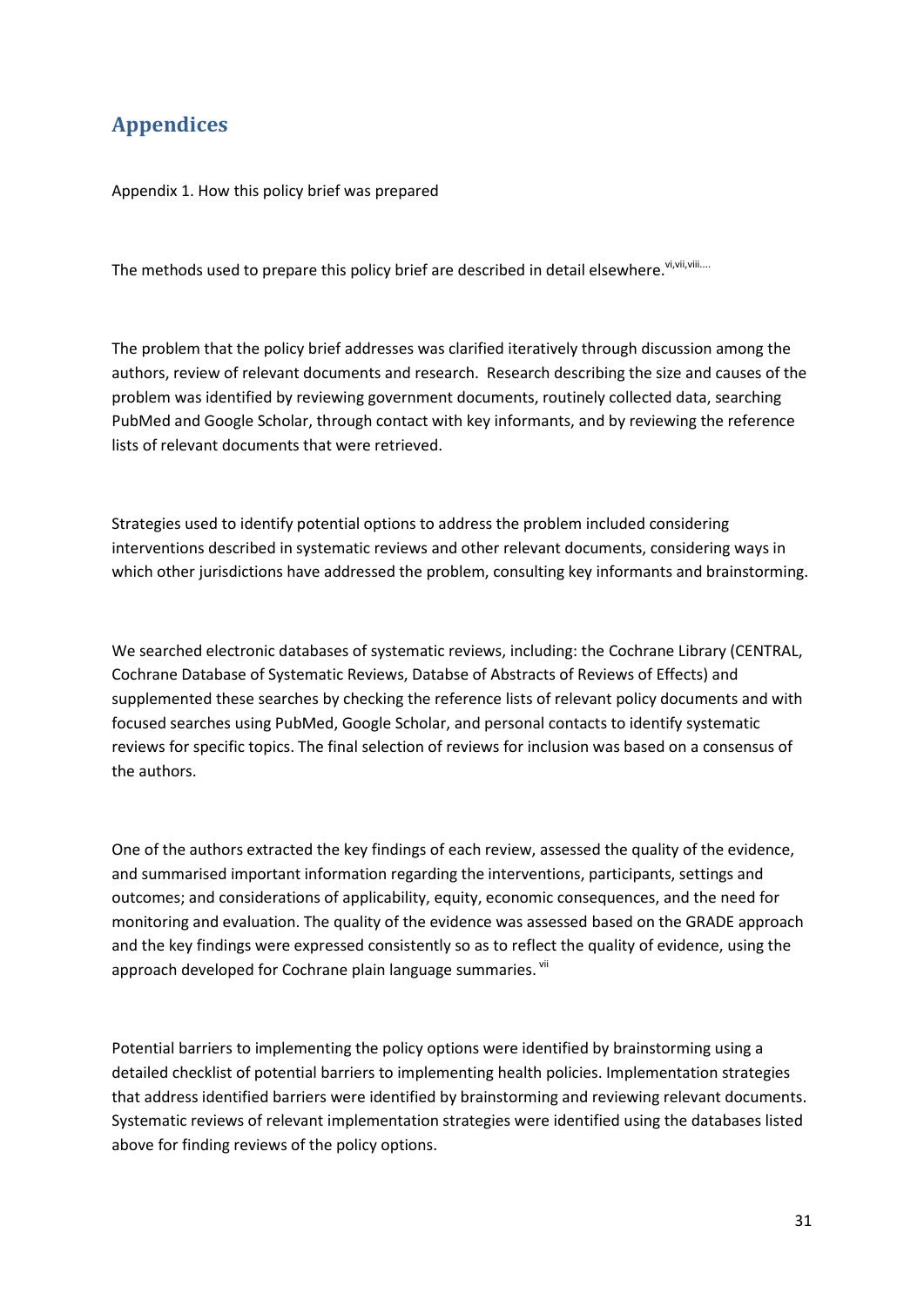Drafts of each section of the report were discussed with the SURE Project team based at the Norwegian Knowledge Centre for the Health Services. External review of a draft version was managed by the Norwegian Knowledge Centre for the Health Services. Comments provided by the external reviewers and the authors' responses are available from the authors. A list of the people who provided comments or contributed to this policy brief in other ways is provided in the acknowledgements.

**.** 

- iii Lavis JN, Posada FB, Haines A, Osei E: Use of research to inform public policymaking. Lancet 2004; 364:1615-21.
- iv Oxman AD, Bjørndal A, Becerra-Posada F, Gibson M, Gonzalez Block MA, Haines A, et al. A framework for mandatory impact evaluation to ensure well informed public policy decisions. Lancet. 2010; 375:427–31.
- <sup>v</sup> Moynihan R, Oxman AD, Lavis JN, Paulsen E. Evidence-Informed Health Policy: Using Research to Make Health Systems Healthier. Rapport Nr 1-2008. Oslo: Nasjonalt kunnskapssenter for helsetjenesten, 2008.
- vi Supporting the Use of Research Evidence (SURE) in African Health Systems. SURE guides for preparing and using policy briefs: 4. Clarifying the problem[. www.evipnet.org/sure](http://www.evipnet.org/sure)
- vii Supporting the Use of Research Evidence (SURE) in African Health Systems. SURE guides for preparing and using policy briefs: 5. Deciding on and describing options to address the problem. [www.evipnet.org/sure](http://www.evipnet.org/sure)

viii Supporting the Use of Research Evidence (SURE) in African Health Systems. SURE guides for preparing and using policy briefs: 6. Identifying and addressing barriers to implementing the options. [www.evipnet.org/sure](http://www.evipnet.org/sure)

<sup>i</sup> Mulrow 1994. Mulrow CD. Rationale for systematic reviews. BMJ 1994; 309:597-9.

ii Bero 1997. Bero LA, Jadad AR. How consumers and policymakers can use systematic reviews for decision making. Ann Intern Med 1997; 127:37-42.